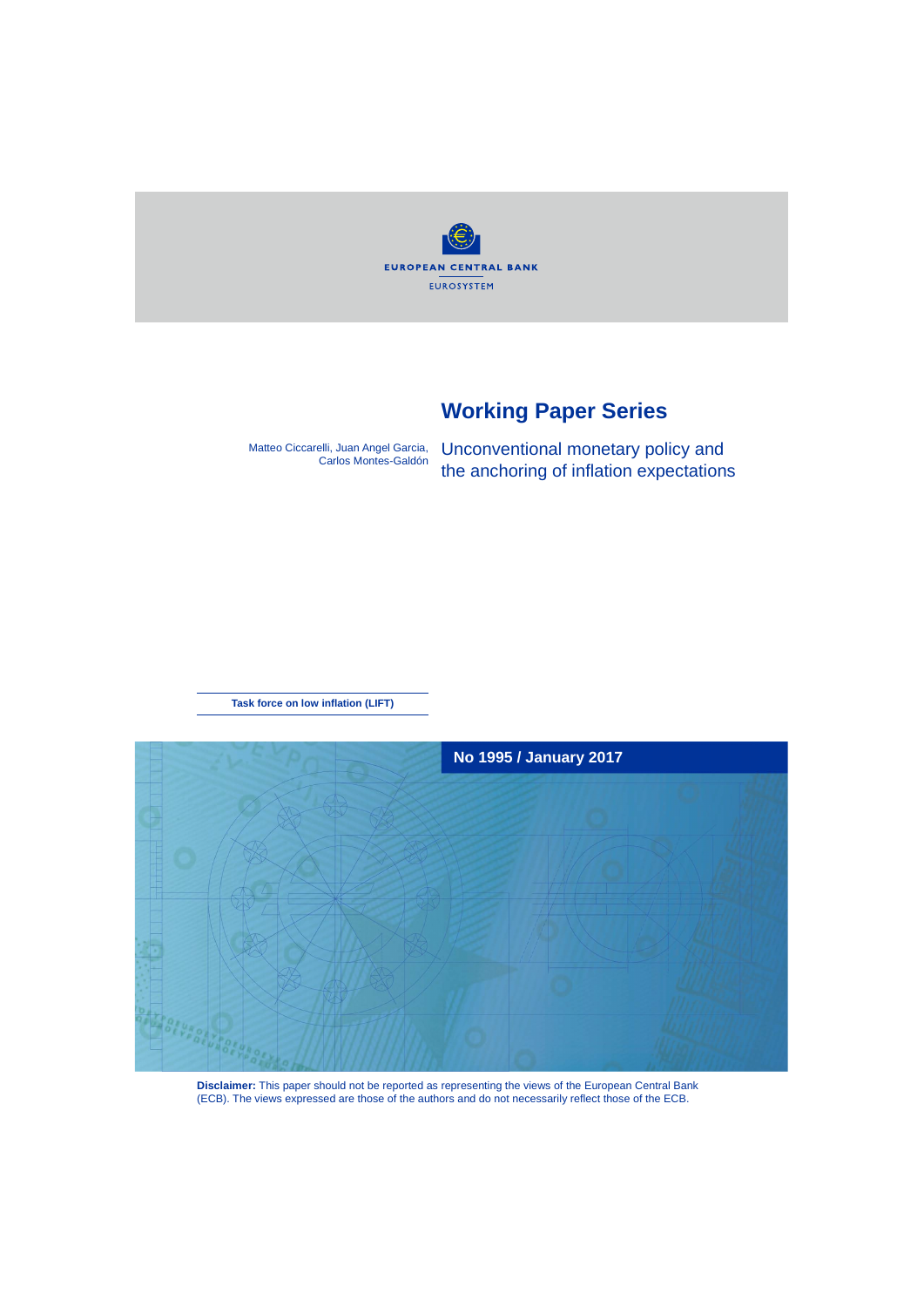#### **Task force on low inflation (LIFT)**

This paper presents research conducted within the Task Force on Low Inflation (LIFT). The task force is composed of economists from the European System of Central Banks (ESCB) - i.e. the 29 national central banks of the European Union (EU) and the European Central Bank. The objective of the expert team is to study issues raised by persistently low inflation from both empirical and theoretical modelling perspectives.

The research is carried out in three workstreams:

- 1) Drivers of Low Inflation;
- 2) Inflation Expectations;
- 3) Macroeconomic Effects of Low Inflation.

LIFT is chaired by Matteo Ciccarelli and Chiara Osbat (ECB). Workstream 1 is headed by Elena Bobeica and Marek Jarocinski (ECB) ; workstream 2 by Catherine Jardet (Banque de France) and Arnoud Stevens (National Bank of Belgium); workstream 3 by Caterina Mendicino (ECB), Sergio Santoro (Banca d'Italia) and Alessandro Notarpietro (Banca d'Italia).

The selection and refereeing process for this paper was carried out by the Chairs of the Task Force. Papers were selected based on their quality and on the relevance of the research subject to the aim of the Task Force. The authors of the selected papers were invited to revise their paper to take into consideration feedback received during the preparatory work and the referee's and Editors' comments.

The paper is released to make the research of LIFT generally available, in preliminary form, to encourage comments and suggestions prior to final publication. The views expressed in the paper are the ones of the author(s) and do not necessarily reflect those of the ECB, the ESCB, or any of the ESCB National Central Banks.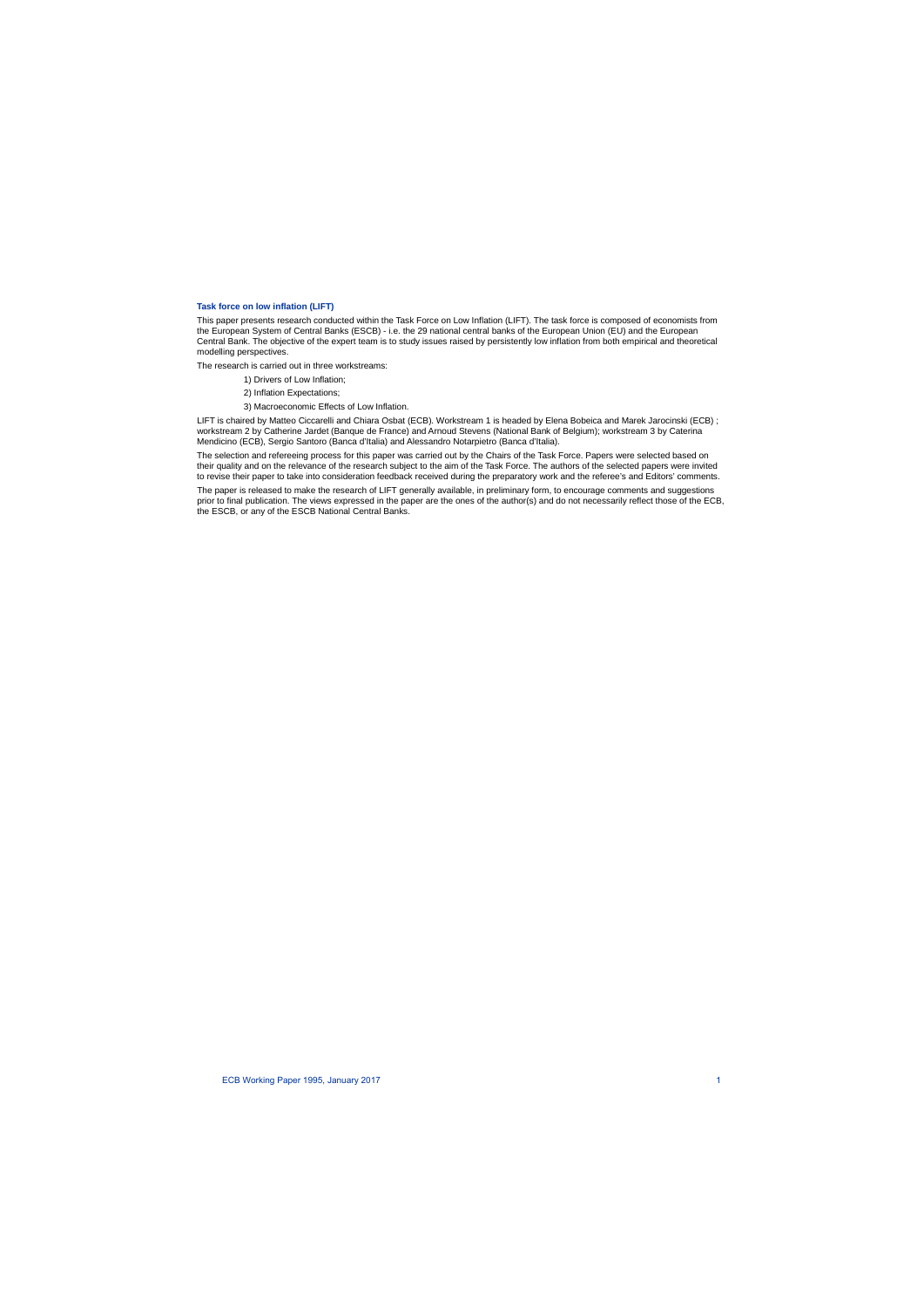#### Abstract

The effects of the unconventional monetary policy (UMP) measures undertaken by the U.S. Federal Reserve (and other major central banks) remain a crucial topic for research. This paper investigates their effects on the anchoring of long-term inflation expectations, a key dimension of UMP that has been largely overlooked. Our analysis provides two key insights. First, the anchoring of inflation expectations deteriorated significantly since late 2008. Second, the expansion of the Fed's balance sheet contributed decisively to prevent and gradually reverse that de-anchoring during the Great Recession. Using a SVAR framework extended to incorporate policy news, we show that accounting for the predictable path of the balance sheet following the Fed's asset purchase announcements is fundamental to properly assess the effects of UMP.

JEL codes: E43, E44, C52, C55

Keywords: Inflation expectations, unconventional monetary policy, news shocks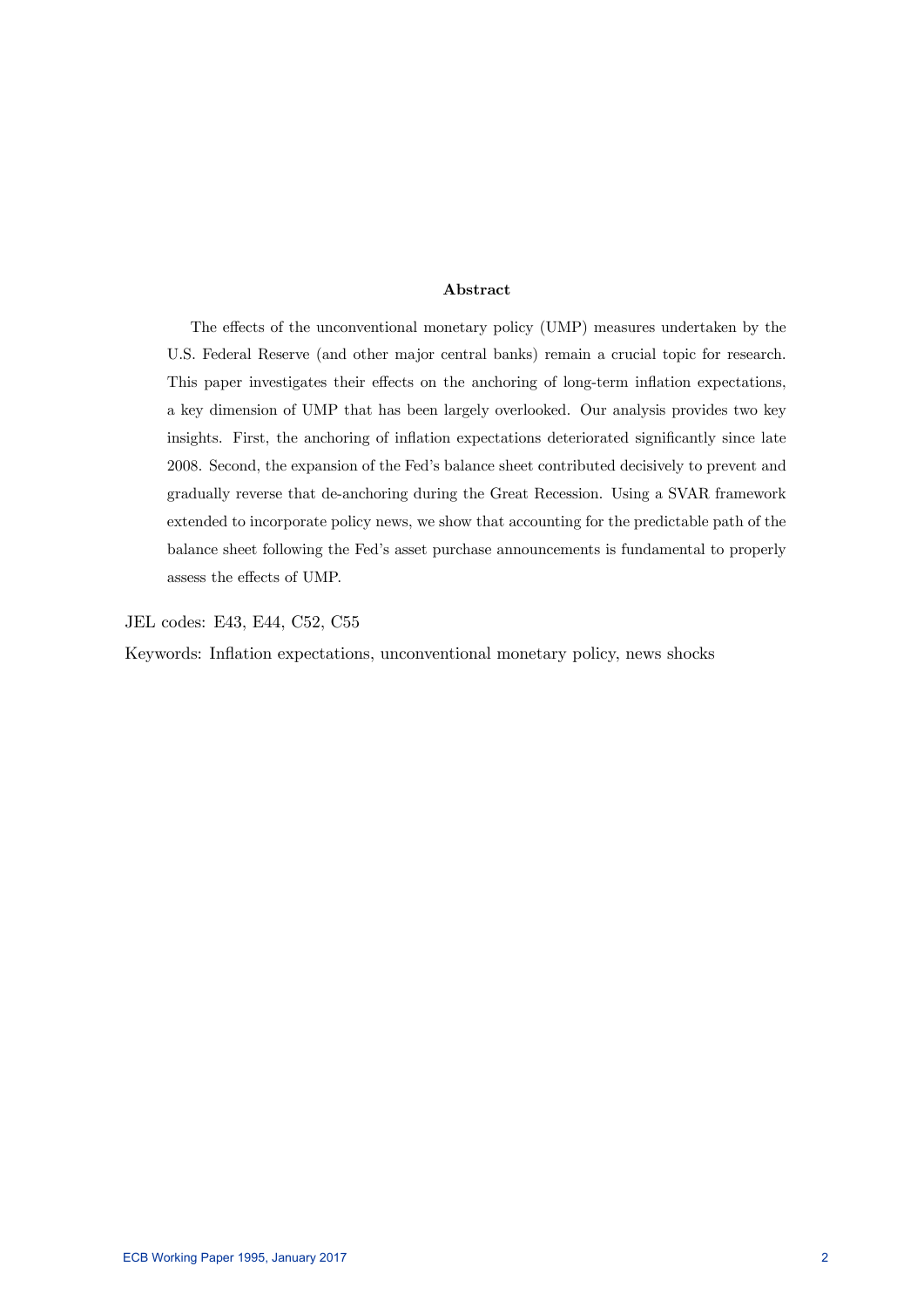#### Non-technical summary

This paper investigates the effects of the unconventional monetary policy (UMP) measures undertaken by the U.S. Federal Reserve on the degree of anchoring of long-term inflation expectations.

The paper provides two important contributions to the literature. First, more than quantifying the impact of the policy measures on asset prices and inflation expectation as usually done by the literature (e.g. Krishnamurthy and Vissing-Jorgensen, 2011), it argues that the degree of anchoring of inflation expectations is a key dimension over which the Fed's UMP should be assessed. By constructing a measure of anchoring based on the pass-through from short to longterm inflation expectations in a time-varying model, the paper provides new evidence on the significant deterioration of the anchoring of long-term inflation expectations since late 2008. In particular, the paper documents that, in the 2003-2008 period, long-term inflation expectations did not react to fluctuations in short-term expectations, which were more influenced by cyclical factors. In contrast, between 2009-2014, the pass-through became positive and significant, suggesting a weak(er) degree of anchoring and a bigger influence of low actual inflation readings and short-term inflation expectations onto longer-term inflation outlook. The papers also shows that the expansion of the Federal Reserve's balance sheet reduced the risks of a de-anchoring of long-term inflation expectations and counteracted high tail risks of deflation (or very low inflation).

Second, this paper proposes a new framework for the assessment of UMP effects. The existing literature has analyzed the effects of balance sheet expansions via Structural Vector Autoregressive (SVAR) models during the Great Recession (e.g. Gambacorta et al., 2014, Weale and Wieladek, 2014) in similar fashion as monetary policy decisions via interest rates (e.g. Christiano et al. 1999). This paper argues that it is important to extend that framework to take into account that the Fed usually announced its programmes some time ahead of its actual implementation, often describing the intended pace of expansion of its balance sheet over a given number of months or a given period. To account for those crucial characteristics of UMP, those "news" about the future path of the balance sheet are included into a SVAR framework along the lines of the recent contributions to the analysis of fiscal policy shocks (e.g. Romer and Romer, 2010; Mertens and Ravn, 2013; Ricco, 2014) and the literature on news and anticipated shocks (e.g. Schmitt-Grohe and Uribe, 2013). This novel framework therefore allows to distinguish the effects of the announced pace and the unexpected shocks due for example to the specific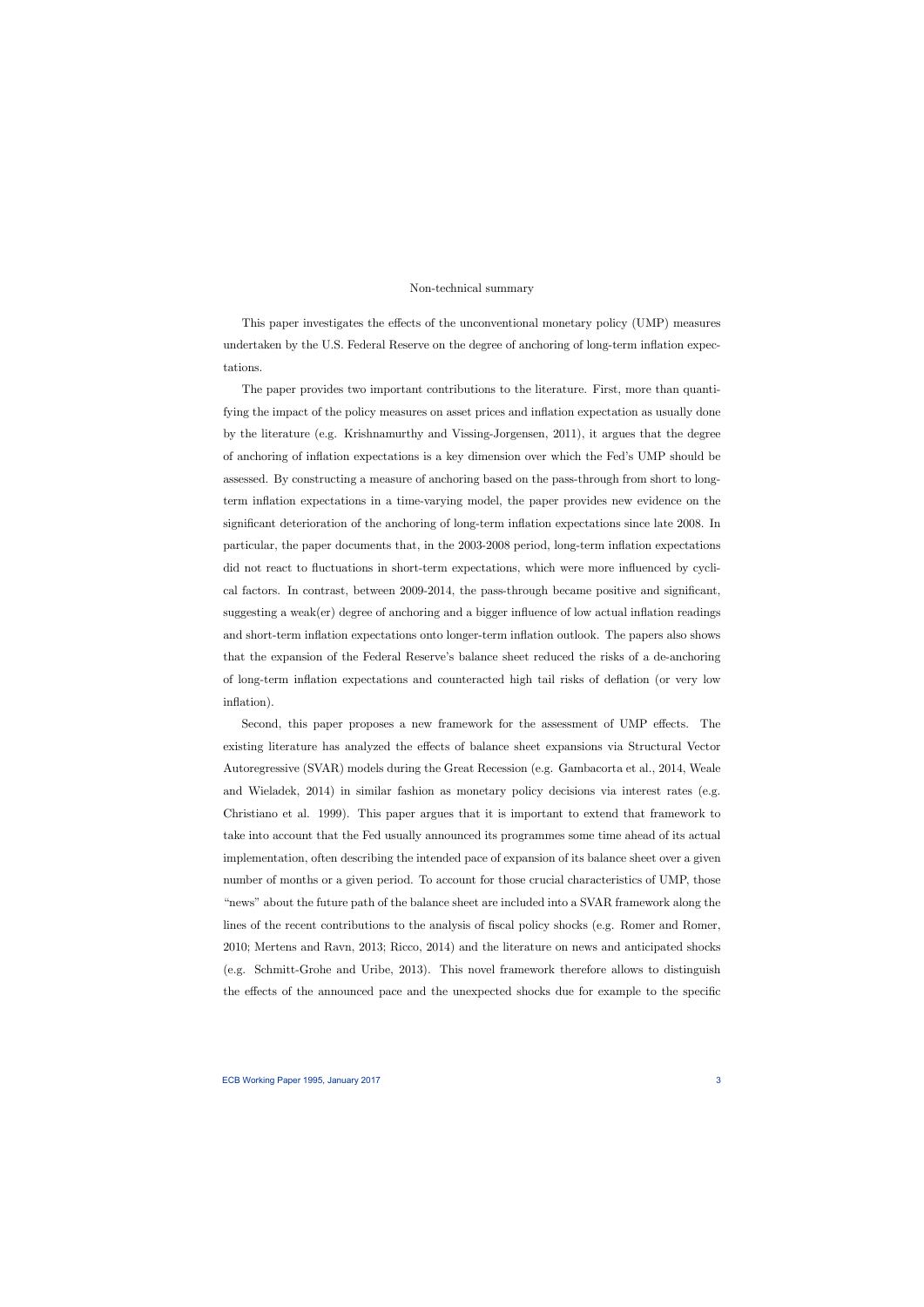implementation of that intended pace of expansion.

Armed with this machinery, the paper shows that the Fed's UMP contributed decisively to control and over time reverse the de-anchoring of long-term inflation expectations during the Great Recession, while sustaining the GDP and price levels. Both the announced (anticipated) path and the unexpected component of the balance sheet expansion significantly decreased the risk of de-anchoring.

The deterioration in the degree of anchoring of long-term inflation expectations over the last few years is not exclusive of the U.S. economy and other major economies have also experienced a significant decline of long-term inflation expectations since 2014. Hence, the lessons from the Fed experience are very relevant for many other central banks currently engaged in UMP. For example, the slide of euro area long-term inflation expectations since 2014 has contributed to the ECB announcing an active balance sheet policy to steer the inflation rate back towards its policy target of below, but close to 2% (e.g. Draghi, 2016).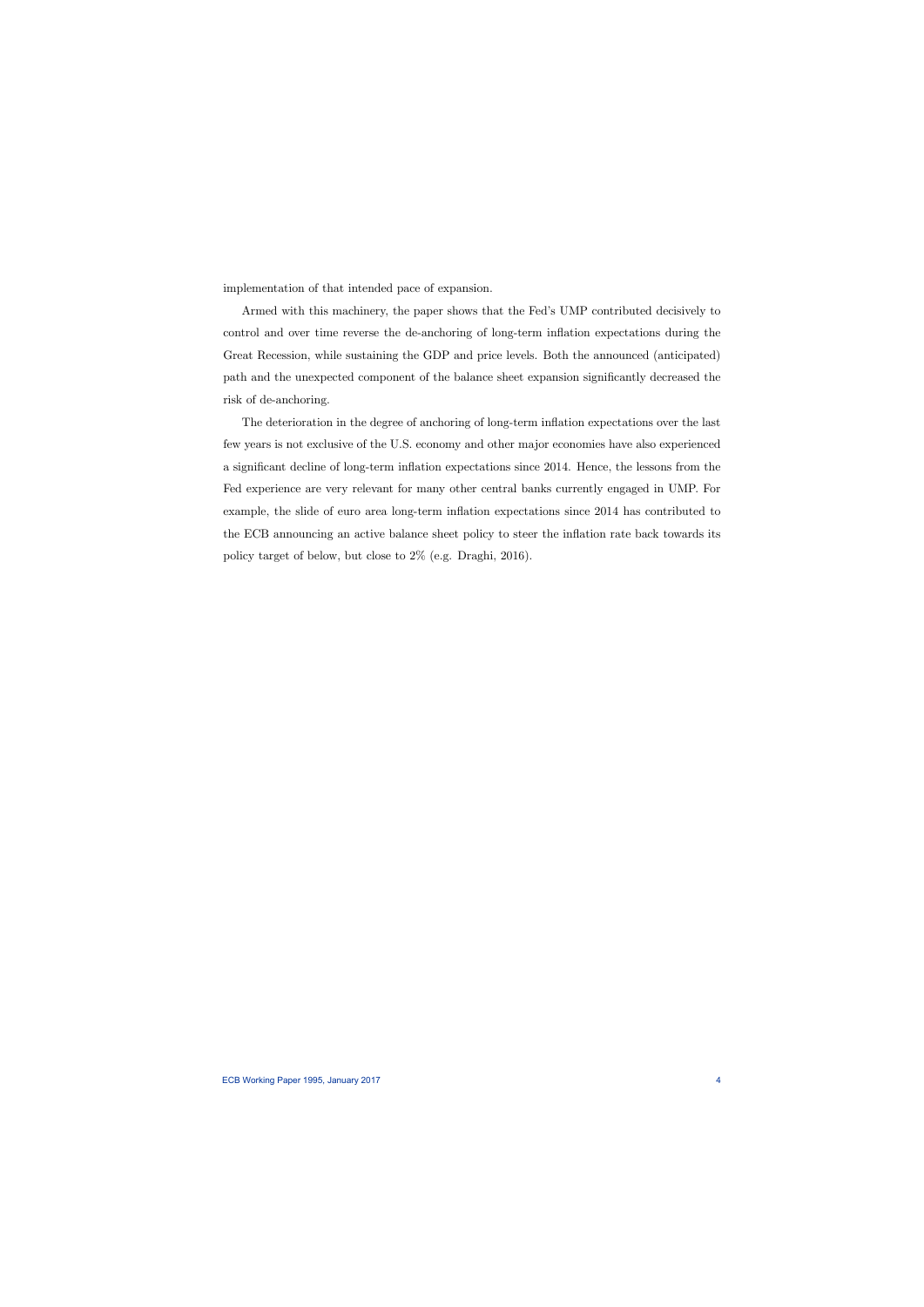# 1 Introduction

The intensification of the financial turbulences following Lehman Brothers collapse led the Federal Reserve — and other major central banks — to lower interest rates and hit the zero-lower bound. To provide additional stimulus to the economy during the Great Recession, the Federal Reserve then turned to unconventional monetary policy (UMP henceforth) measures, in particular a series of Large Scale Asset Purchase (LSAP) programmes. Those asset purchases led to a significant expansion of its balance sheet, which replaced interest rates as the main monetary policy instrument.

Understanding the effects and potential implications of UMP measures is fundamental for researchers and policymakers alike. Indeed, despite significant insights in many aspects and a rapidly growing empirical literature on the effects of central bank's balance sheet policies, controversy still surrounds their assessment in the policy debate (e.g. Financial Times, 2014, Gross et al., 2015). A sizable part of studies has mainly focused on the financial market effects of the Fed's unconventional measures by means of event studies, and found noticeable impact effects of their announcements on a wide range of financial asset prices.<sup>1</sup> By contrast, the modelling of the persistent effects of UMP remains more challenging. The assessment is, overall, positive, but studies of the effects of Fed's actions on real activity and inflation are more limited.<sup>2</sup>

This paper contributes to the study of the effects of UMP measures in two fundamental aspects. First, we argue that the anchoring of inflation expectations is a key dimension over which the Fed's UMP should be assessed. We provide new evidence on the significant deterioration of the anchoring of long-term inflation expectations since late 2008. Ahead of the crisis, the fairly strong anchoring of inflation expectations was a crucial aspect of the macroeconomic landscape, but its deterioration during the crisis posed a serious challenge for monetary policy, in particular in the light of the sluggish economic recovery and the recurrent deflation fears in recent years. To gauge the degree of anchoring of long-term inflation expectations, we measure the pass-through from short to long-term inflation expectations in a time-varying model built along the lines of Stock and Watson (2007) and Jochmann et al (2010). We document that, in

<sup>1</sup>See among others Bauer and Rudebusch (2012), D'Amico, English, Lopez-Salido and Nelson (2013), D'Amico and King (2013), Gagnon et al (2011), Hamilton and Wu (2012), Joyce and Tong (2013), Krishnamurthy and Vissing- Jorgensen (2011), Li and Wei (2013), Meaning and Zhu (2011), Neely (2010), Rosa (2012), Rogers, Scotti and Wright (2014), and Swanson (2011)

<sup>&</sup>lt;sup>2</sup>See for example Chen, Curdia, and Ferrero (2011), Chung et al (2012), Baumeister and Benati (2013), Gertler and Karadi (2013), and Weale and Wieladek (2014), Engen et al. (2015).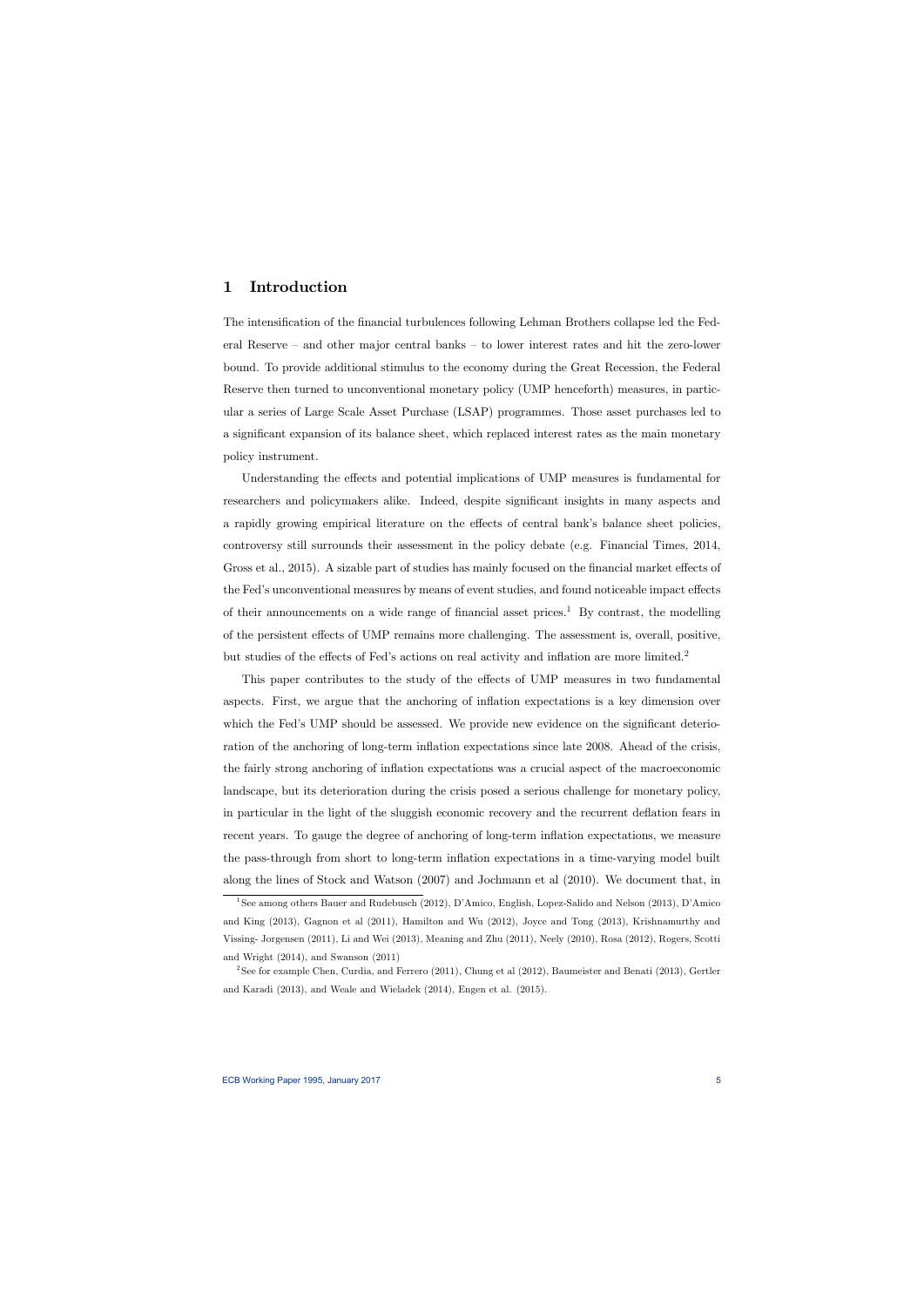the 2003-2008 period, long-term inflation expectations did not react to fluctuations in short-term expectations, which are more influenced by cyclical factors. In contrast, between 2009-2014, the pass-through coefficient became positive and statistically significant, suggesting a weak(er) degree of anchoring and that the low actual inflation readings and short-term inflation expectations also influenced longer-term inflation expectations.

We show that the expansion of the Federal Reserve's balance sheet reduced the risks of a de-anchoring of long-term inflation expectations and counteracted high tail risks of deflation (or very low inflation). Specifically, conditional regression estimates suggest that the risk of deanchoring decreased in periods in which the Fed was actively expanding its balance sheet through asset purchases. In contrast, when the Fed's balance sheet was not expanding (i.e. roughly constant or even contracting) the anchoring weakened again. Moreover, available evidence from the Philadelphia Fed's SPF probability forecasts also suggest that the perceived deflation and recession tail risks also decreased when the Fed was actively expanding its balance sheet.

This paper proposes a new framework for the assessment of UMP effects. Existing literature has analyzed the effects of balance sheet expansions via Structural Vector Autoregressive (SVAR) models during the Great Recession (e.g. Gambacorta et al., 2014, Weale and Wieladek, 2014) in similar fashion as monetary policy decisions via interest rates (e.g. Christiano et al. 1999). We argue that it is important to extend that framework to take into account that the Fed usually announced its LSAP programmes some time ahead of its actual implementation, often describing the intended pace of expansion of its balance sheet over a given number of months or a given period. To account for those crucial characteristics of UMP we incorporate those "news" about the future path of the balance sheet into a SVAR framework along the lines of the recent contributions to the analysis of fiscal policy shocks (e.g. Romer and Romer, 2010; Mertens and Ravn, 2013; Ricco, 2014) and the literature on news and anticipated shocks (e.g. Schmitt-Grohe and Uribe, 2013). Our novel framework therefore allows for distinguishing the effects of the announced pace and the unexpected (or, better, misexpected) shocks due for example to the specific implementation of that intended pace of expansion.

Our main findings are as follows. The Fed's UMP contributed decisively to control and over time reverse the de-anchoring of long-term inflation expectations during the Great Recession. Our results show that both the announced, and therefore anticipated, path of the balance sheet and the unexpected component of balance sheet expansion decreased the risk of de-anchoring. Yet, our framework suggests that it was the anticipated news which contributed to a larger part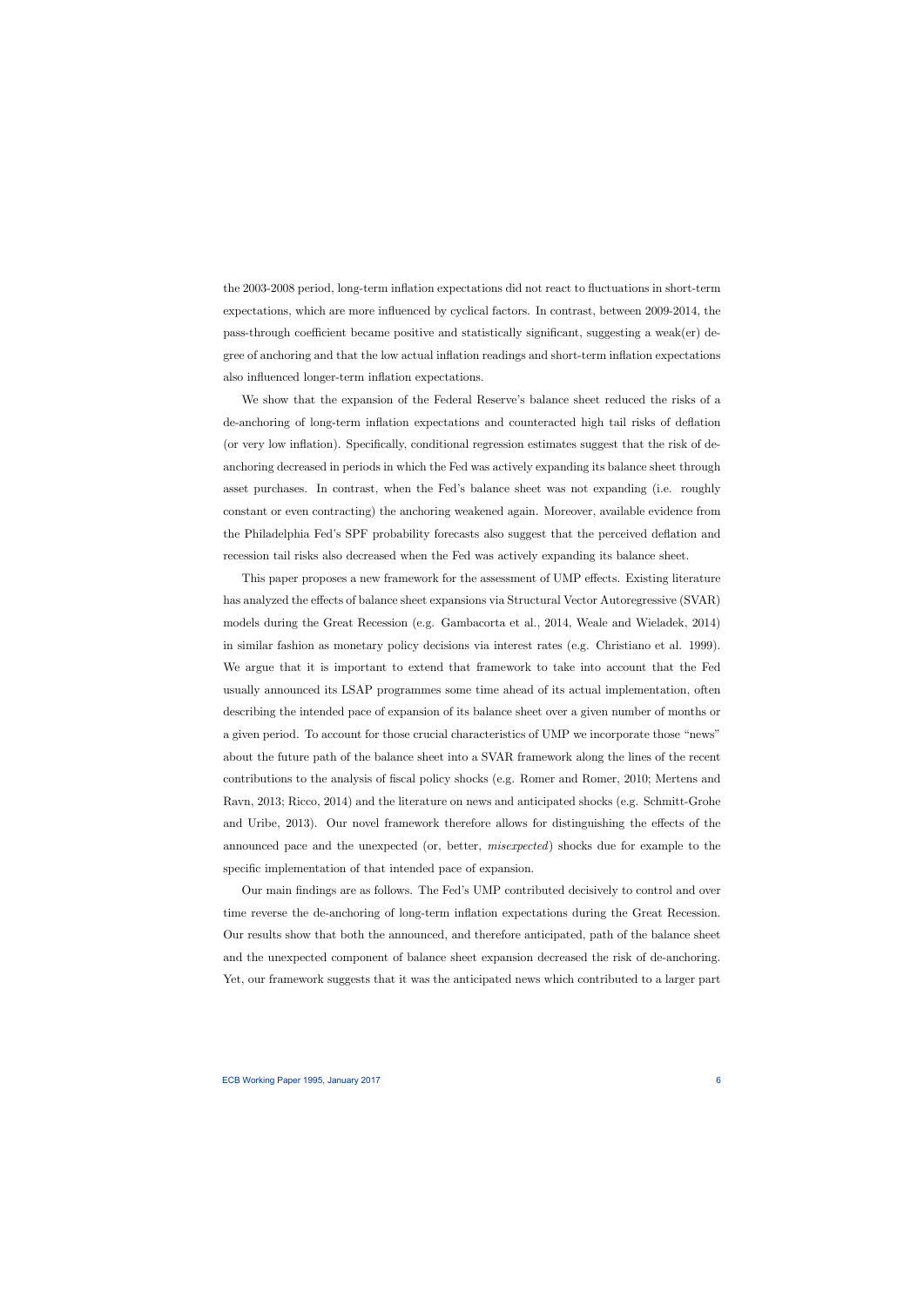of the variation in the anchoring of inflation expectations. As regards inflation and output, our extended framework corroborates existing results pointing to significant but lagged and anyway temporary response following expansionary UMP shocks (e.g. Gambacorta et al, 2014).

The rest of the paper is organized as follows. Section 2 describes in detail the measure to gauge the anchoring of inflation expectations and documents its deterioration during the Great Recession. The section also presents evidence of a important role of the Fed's balance sheet expansion to control and eventually revert that deterioration. Additional empirical evidence based on the perceived tail risks in output and inflation probability forecasts corroborate the positive effects of UMP measures on the anchoring of inflation expectations and the macroeconomy. Section 3 introduces a SVAR news shocks framework for the modeling of UMP and discusses the main empirical results in terms of impulse response and counterfactual analysis. Section 5 concludes.

# 2 Gauging the anchoring of inflation expectations

To understand the effects of the financial crisis and the Great Recession on the anchoring of long-term inflation expectations, we need a quantitative measure of anchoring. A useful metric of the degree of anchoring of inflation expectations is the pass-through from short to long-term inflation expectations (e.g. Jochmann et al. 2010):

$$
\Delta_k \pi_t^{e, long-term} = \alpha_t + \beta_t \Delta_k \pi_t^{e, short-term} + e^{h_t/2} \varepsilon_t \tag{1}
$$

where  $\Delta_k \pi_t^e$  is computed as changes in (short or long-term) inflation expectations over the previous k periods,  $\beta_t$  (the pass-through measure) is modelled as a time-varying parameter and  $h_t$  is a stochastic volatility term to account for potential changes in market conditions and volatility since the beginning of the financial crisis.

The rationale of equation (1) is that, if inflation expectations are well-anchored, developments in short-term inflation expectations, reacting for example to developments in actual inflation readings, should not have a significant impact on long-term inflation expectations and  $\beta_t$  should be statistically insignificant.

Operationally, we measure the long-term expectations by the long-term forward (five years forward rate in five years) break even inflation rate (BEIR) calculated from zero-coupon nominal Treasury and TIPS yields (see Gurkaynak et al., 2010). In turn, short-term expectations are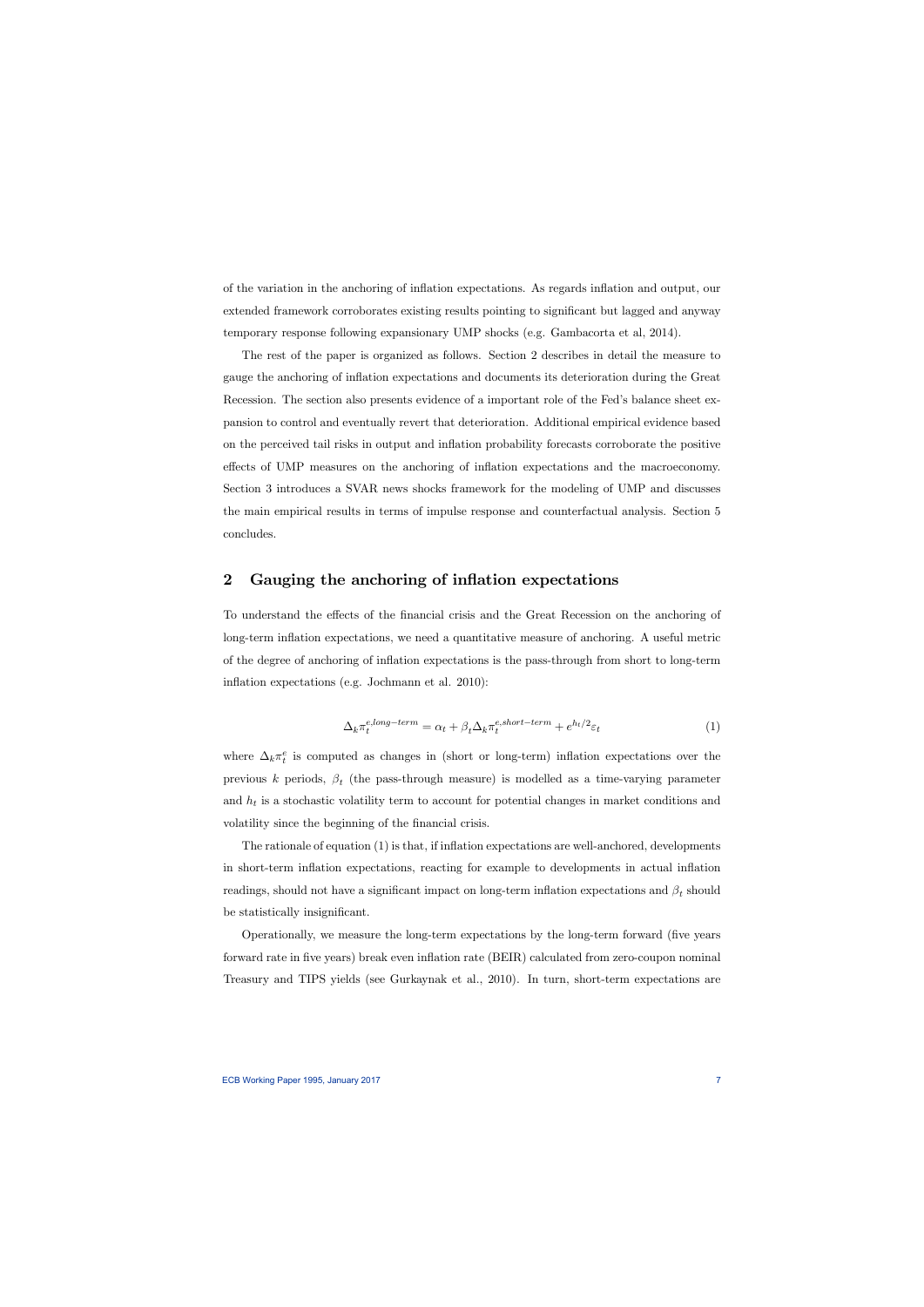measured by the 2-year spot BEIR. These measures are available with a daily frequency since January 2004. Figure 1 plots the monthly time series of the 2-year spot and the five-year forward in five years.

## FIGURE 1 HERE

It is important to bear in mind that financial indicators do not only comprise the expected level of inflation over a given horizon but also the pricing of the uncertainty and risks surrounding it in the form of inflation risk premia. BEIRs are therefore better interpreted as overall inflation compensation measures. Since the focus here is the degree of anchoring of inflation expectations, for which the uncertainty and risks surrounding inflation expectations are also of crucial relevance, inflation compensation measures provide a richer set of information than single point forecasts. In what follows, we will nonetheless continue to refer to them as inflation expectations.

The reaction of long-term inflation expectations to changes in short-term ones may not be immediate and may be influenced by the persistence of observed changes in one specific direction. To capture such effects  $\Delta_k \pi_t^e$  is computed as changes in short-term inflation expectations over the previous six months  $(k = 6$  with monthly data).

Equation (1) is estimated at monthly frequency using Bayesian methods and allowing for stochastic volatility along the lines of Stock and Watson (2007). In particular, defining  $\theta_t =$  $(\alpha'_t, \beta'_t)'$ , the following distributional prior assumptions are made:

$$
\theta_t = \theta_{t-1} + u_t \qquad u_t \sim N(0, \Omega)
$$
  

$$
h_t = h_{t-1} + v_t \qquad v_t \sim N(0, \omega)
$$

where

$$
\omega \sim inverse - Gamma\left(\nu_h, S_h\right)
$$

and  $\Omega$  is diagonal with

 $\Omega_{ii} \sim inverse - Gamma(\nu_0, S_0)$ 

The initial conditions for  $\theta_0$  and  $h_0$  are respectively

$$
\theta_0 \sim N(0, V_{\theta})
$$
  

$$
h_0 \sim N(0, V_h).
$$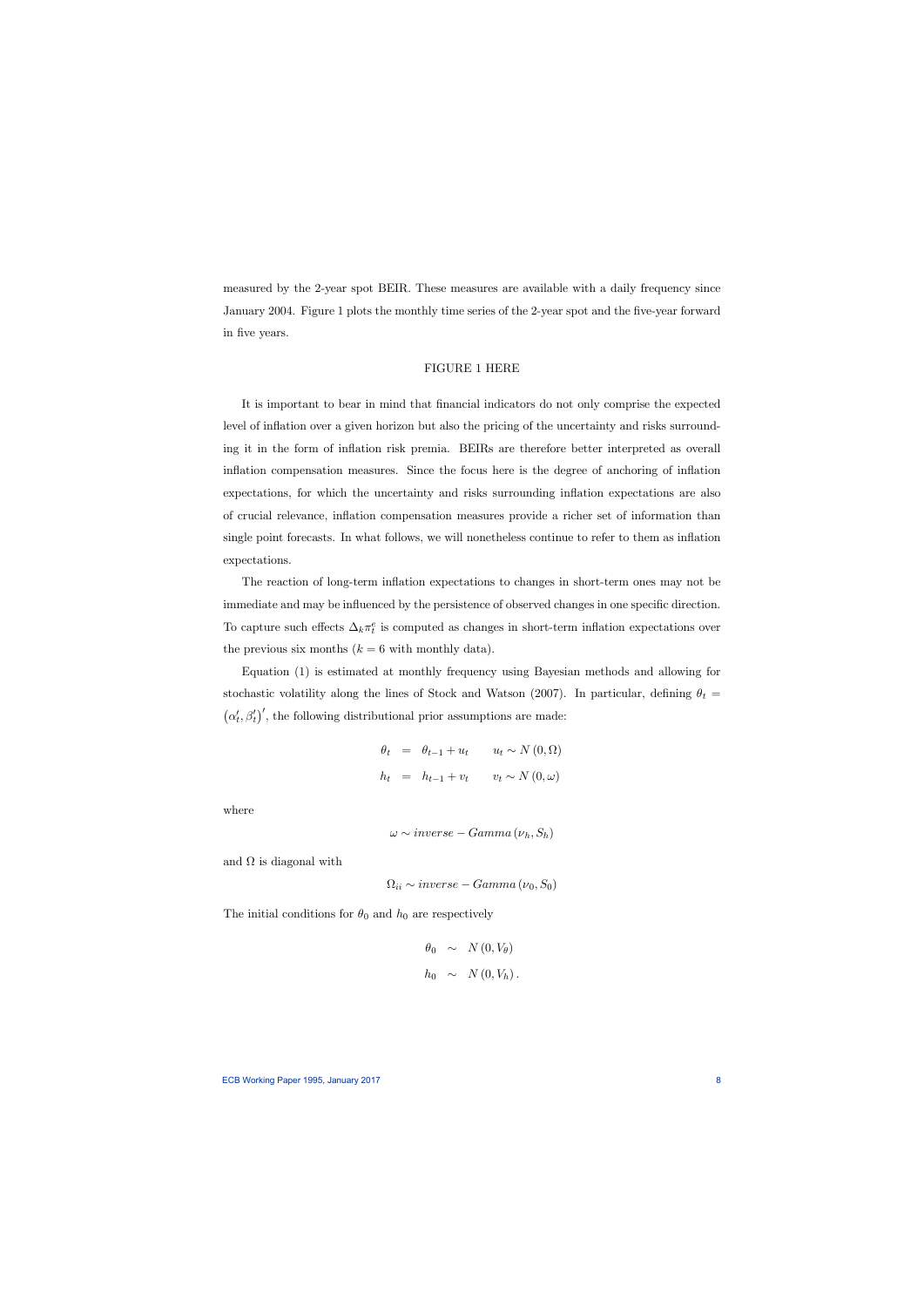We use the efficient algorithm developed by Chan and Jeliazkov (2009) and Chan and Hsiao (2014) for time-varying and stochastic volatility models. The values of the hyperparameters and initial conditions are calibrated to their univariate examples. Specifically, we choose:  $\nu_0 = 3$ ;  $S_0 = 0.05; \nu_h = 5; S_h = 0.2^2 (\nu_h - 1); V_{\theta} = \hat{V}_{ols};$  and  $V_h = 9$ . Experimenting with different sets of hyperparameters did not change the results.

It could be argued that our results may be driven by the changes in the different liquidity premia embodied in TIPS yields compared to standard Treasuries. We however also conducted the same analysis using inflation-linked (IL) swap rates as an alternative measure of inflation compensation, which recent literature has shown to be less prone to mispricing depending on market conditions (e.g. Fleckenstein et al , 2014). The fact that the results were qualitatively very similar suggests that our findings are truly related to the pricing of inflation compensation (i.e. inflation expectations and related premia) and not driven by potential fluctuations in liquidity premia.

## 2.1 The de-anchoring of inflation expectations since 2008

Figure 2 plots the (monthly) posterior distribution of  $\beta_t$  (median and 68% Bayesian interval) as measure of the degree of anchoring of long-term inflation expectations over the sample 2005:1- 2015:12. A key goal of this paper is to relate the evolution of the degree of anchoring of inflation expectations to the implementation of the Fed's UMP measures. Figure 2 therefore depicts three periods of active asset purchases by the Federal Reserve by shadow bands — denoted as QE1, QE2 and QE3 to help interpret the dynamics of the  $\beta_t$  coefficient in the context of UMP.

## FIGURE 2 HERE

Two main features of the dynamics of the inflation pass-through coefficient are worth noting. First, from mid-2004 to the intensification of the financial crisis with the collapse of Lehman Brothers, the inflation pass-through fluctuated within a relatively narrow range (between -0.1 and 0.3) but was statistically not different from zero throughout the period, with the exception of a brief spell in the first half of 2005. The intensification of the financial turbulences in September 2008 and the subsequent financial crisis however changed that pattern. The passthrough coefficient rose sharply from mid-2009, and since then fluctuated within the 0-0.5 range to an average of around 0.35, well above the highest values reached between 2004 and 2008. Even more importantly, in sharp contrast to the pre-crisis period, the inflation pass-through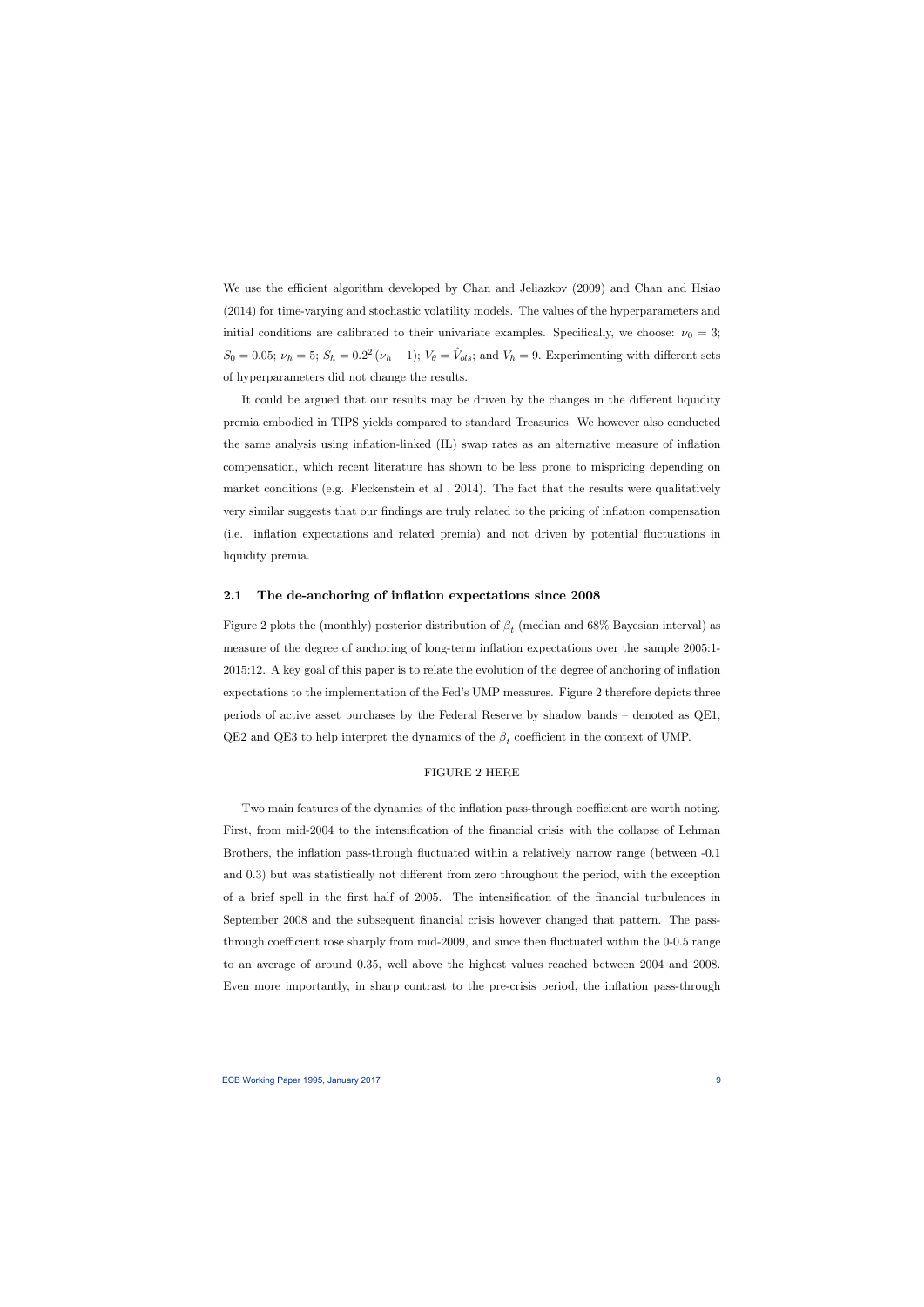remained statistically significant for most of the period until late 2013 and then again in 2015.

The second noticeable finding concerns the fluctuations of the inflation pass-through during the financial crisis period. Our pass-through estimates tend to rise in the periods in which the Federal Reserve is not actively engaged in asset purchases. In contrast, the announcement and implementation of QE measures seems to be decisive to lower the inflation pass-through, particularly in the periods in which the government bonds were the main focus of the Fed's asset purchases: (i) from September 2009 to March 2010 within the QE1 period, (ii) from September 2010 — when the FOMC signalled its intentions to start a QE2 programme that was officially launched on November 2010 — until its end eight months later, and (iii) since shortly after the start of QE3 bond purchases in September 2012. This evidence suggests that the Fed successfully counteracted risks of de-anchoring of inflation expectations through its QE programmes.<sup>3</sup>

# 2.2 Balance sheet expansion and the risks of de-anchoring

The size and pace of the asset purchases undertaken by the Fed had a direct impact on its balance sheet. The expansion of the Fed balance sheet can therefore be used to gauge the magnitude of the monetary policy stimuli introduced into the US economy. In order to shed light on the impact of the Fed's balance sheet expansion on the risk of de-anchoring of long-term inflation expectations, we consider the evolution of the balance sheet relative to US GDP and investigate how the estimates of the inflation pass-through vary with the balance sheet expansion. Specifically, we estimate the same equation (1) conditioning the sample on the periods over which the Fed's balance sheet was expanding or contracting. Our conditioning variable is the change in the balance sheet size over the previous six months from 2009 to 2014, and condition the subsample.

#### FIGURE 3 HERE

Figure 3 depicts the density estimation of the inflation pass-through coefficient in periods in which the Fed's balance sheet was expanding (red) and when it was contracting (blue). The results support the effectiveness of QE measures aimed at the expansion of the Fed's balance

<sup>&</sup>lt;sup>3</sup>In addition, we also investigated the response of far-forward inflation compensation measures on the surprise component of inflation (and other macroeconomic) surprises, a widely-used metric of anchoring (see e.g. Gurkaynak et al, 2010). Our results, which are fully consistent with a deterioration of the anchoring of long-term inflation expectations over the Great Recession period as a whole, but significantly attenuated over the QE periods, are available upon request.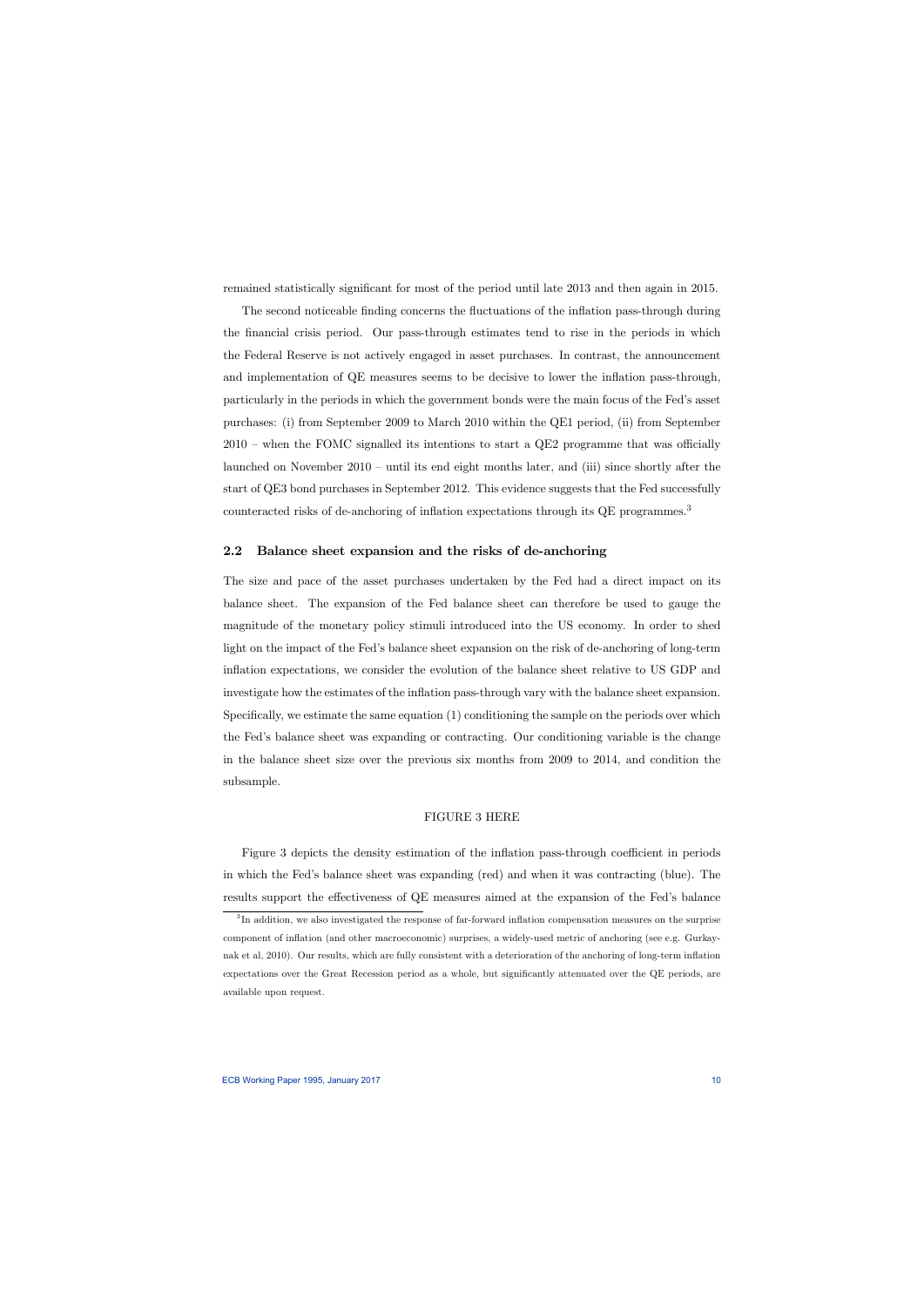sheet on the risks of de-anchoring of long-term inflation expectations. Whenever the Fed's balance sheet was expanding, the density estimates for the inflation pass-through are clearly low and barely higher than zero on average. In contrast, when the Fed's Balance sheet was not expanding (remaining roughly constant or even contracting) the density estimate of the pass-through is on average clearly higher (about 0.17) and statistically different from zero at all significance levels. The uncertainty surrounding the estimates seem to point to a strong control over the pass-through coefficient by the Fed's by means of its balance sheet expansion.

#### 2.3 Insights from the perceived macroeconomic risks

The positive effects of the Fed's UMP measures in re-anchoring inflation expectations were most likely related to the improvement in macroeconomic conditions. To assess the impact on the Fed's QE measures on deflation (or low inflation) risks we use the probability forecasts of the Survey of Professional Forecasters (SPF) of the Federal Reserve Bank of Philadelphia. Every quarter the SPF requests panelists to assign the probability of inflation falling within pre-specified intervals, i.e. a density forecast in the form of a histogram. Once averaged across panelists, the probability mass assigned to low outcomes (below 1%) provides a direct quantitative measure of perceived tail risks for inflation (and growth), which is free from potential model misspecification.<sup>4</sup>

The perceived macroeconomic risks depicted in Figure 4 help gauge the effectiveness of the Fed's QE initiatives to counteract tail risks. It has however to be taken into account that the SPF is conducted at quarterly frequency and therefore no immediate reaction to the measures could be identified. Our emphasis here is in the trend observed in the perceived macroeconomic tail risks, but for the sake of transparency we keep the expected probabilities constant at their levels observed in the last survey conducted, hence the steps in the Figure, rather than smoothing them.

#### FIGURE 4 HERE

The SPF risks show that following the Lehman Brothers collapse the US economy was indeed expected to entail a severe recession, with the probability of experiencing an inflation rate below 1% perceived to be above 45%. Subdued growth risks (below 1%) were even higher, reaching almost 100% in May 2009. While the QE1 measures were not initially perceived to be able

<sup>&</sup>lt;sup>4</sup>The US SPF only request density forecasts for calendar years, e.g. current and next year. To proxy one-year ahead macroeconomic risks we weight the probabilities in the current and next year forecasts.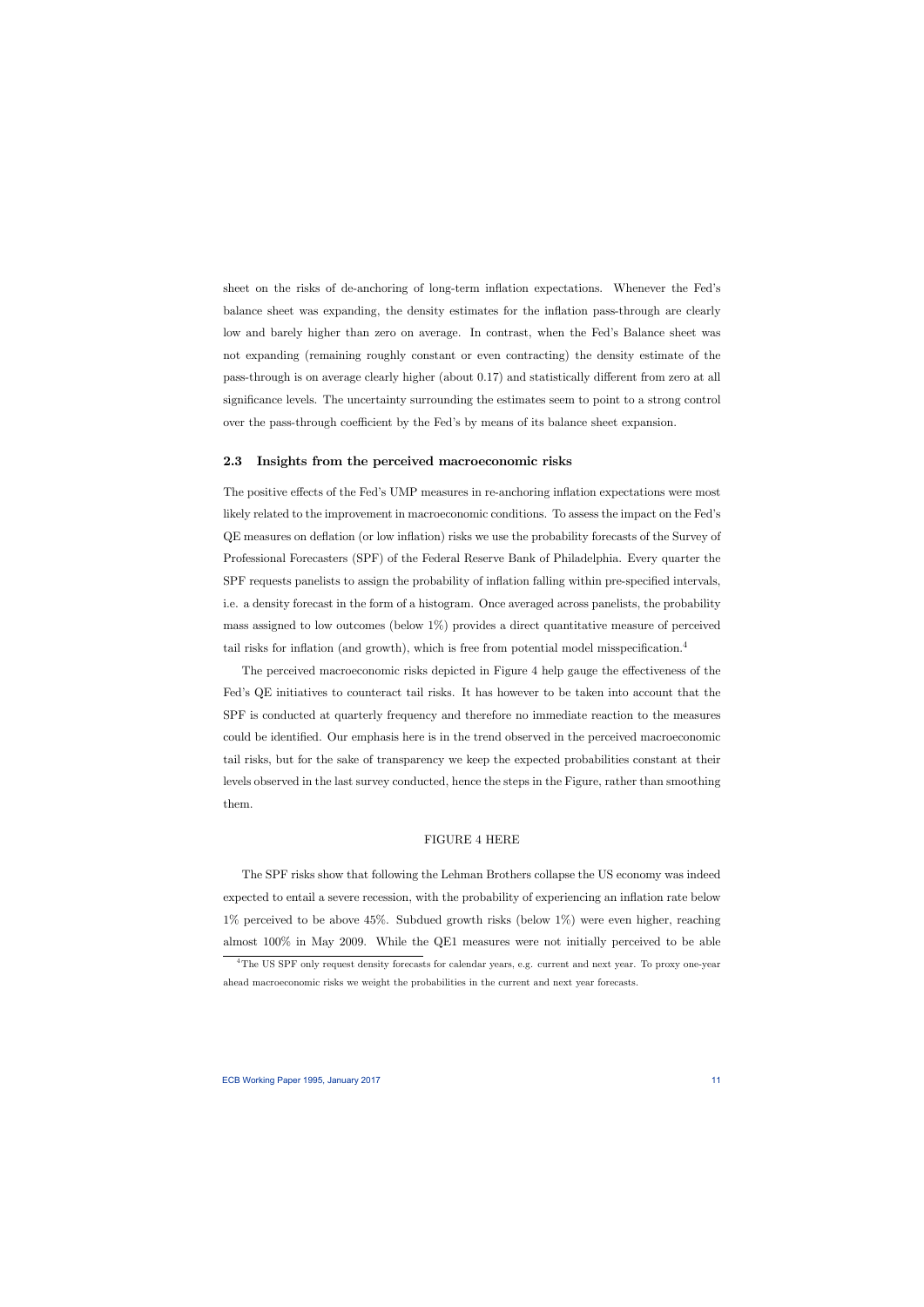to counteract those risks, a significant decline in those tail risks can however be seen since the second half of 2009.

More direct evidence of the effectiveness of QE measures to counteract tail risks can be found in late 2010, with the implementation of the QE2 measures. This is arguably the most relevant episode for two reasons. First, at the time of launching QE2 asset purchases low growth risks were relatively limited, but inflation tail risks were increasing since early 2010 and reached around 35% in the July 2010 SPF, with deflation fears mounting. Second, in the light of this situation the specific purpose of QE2 measures was to counteract those deflation risks, as explicitly stated in FOMC and Fed Chairman Bernanke communication at the time.<sup>5</sup>

The effectiveness of QE2 asset purchases to counteract deflation risks in the US economy in 2010-2011 is indeed striking. Figure 3 suggests that perceived tail inflation risks started to decline immediately after Fed's announcement and continue doing so steadily over the period of QE2 implementation, decreasing by around 25% to merely 10% around July 2010.

The launching of further monetary policy easing by the Fed in late 2012 as part of the QE3 measures cannot be easily motivated by tail macroeconomic risks, and was mainly oriented to provide additional support to the US job market sluggish recovery at the time. Notwithstanding, both growth and inflation tail risks remained relatively subdued during QE3 implementation in 2012-2013 despite the still fragile recovery in US economic activity.

# 3 Modelling UMP: A SVAR with news shocks

The main goal of this paper is to study the impact of UMP on the anchoring of inflation expectations. The empirical evidence presented in previous sections show that the Fed's UMP measures appeared to be decisive to restore the anchoring of long-term inflation expectations, which was weakened following the intensification of the financial crisis and the subsequent Great Recession. The purpose of this section is to introduce an empirical framework that allows for analyzing the dynamic effects of UMP measures while at the same time taking into account the evolving macroeconomic environment.

Modelling the dynamic effects of UMP measures is however far from trivial. UMP measures generally consist of a path of announced increases in the central bank's balance sheet, and

 $5$ After having signalled its intentions in the previous months, the FOMC finally announced on November 3, 2010, that it would purchase an additional \$600 billion in U.S. Treasuries to "promote a stronger pace of economic recovery and to help ensure that inflation, over time, is at levels consistent with its mandate."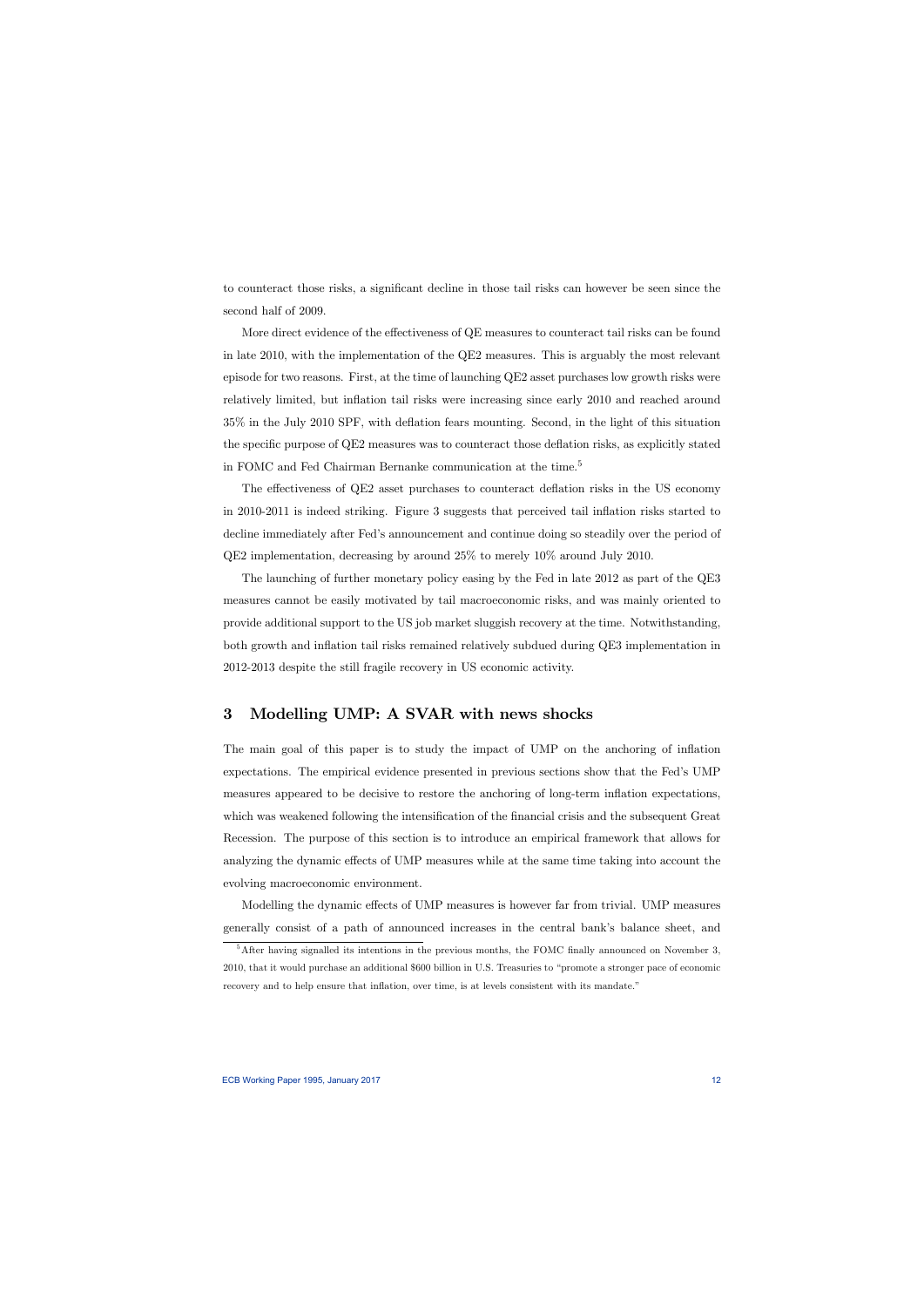therefore, we need to disentangle the announced monthly increased for the central bank's balance sheet in the future, and the unexpected component of the balance sheet expansion for example due to the specific implementation of the announced pace of asset purchases over time. It is fundamental to separate both components. In the case of fiscal policy analysis, for example, recent research has shown that the timing of the announcements in government spending is crucial. Ramey (2011) finds that correcting for expected government spending shocks a SVAR model can change substantially the results of an unexpected fiscal shock (both in magnitude and sign).

To account for the specific characteristics of UMP, we propose a SVAR that it is augmented with news and anticipated shocks (SVAR+News) similar to the approach followed in Schmitt-Grohe and Uribe (2012) and more in line with the analysis of fiscal policy shocks proposed by Romer and Romer (2010) and Mertens and Ravn (2013) among others. Our approach allows to incorporate into the analysis the information set of economic agents at each period in time, and therefore, we can separate the effects of an increase in the balance sheet that was announced several periods in advance before its implementation, and the truly unexpected component of innovations to the central bank's balance sheet. More specifically, we identify the expected path of the central bank's balance sheet by means of a set of auxiliary innovations to the balance sheet variable that account for the expected announced —and therefore expected by economic agents— increases in the balance sheet by the Federal Reserve, from the FOMC minutes and the speeches of chairman Bernanke. Such path is modelled as an observable counterpart to the latent anticipated innovations in the model, with a measurement error to account for possible deviations of market expectations from the announcement.

#### 3.1 Model

Our empirical framework can be interpreted as a VARX model with  $M$  endogenous variables augmented with a process of the announced (news) shocks,  $\tilde{\varepsilon}_t$ , to capture the peculiar characteristics of UMP measures, and can be written as follows

$$
x_t = B(L)x_{t-1} + \gamma \tilde{\varepsilon}_t + A\xi_t
$$

where  $x_t$  and  $\xi_t$  are of dimension  $M \times 1$ ,  $\gamma$  is  $M \times K$  and  $\tilde{\varepsilon}_t$  is  $K \times 1$ . The UMP measures imply the announcement of some future expansion in the Fed's balance sheet that, strictly speaking, is not yet observable, but, as in Schmitt-Grohe and Uribe (2012), they can be written as a latent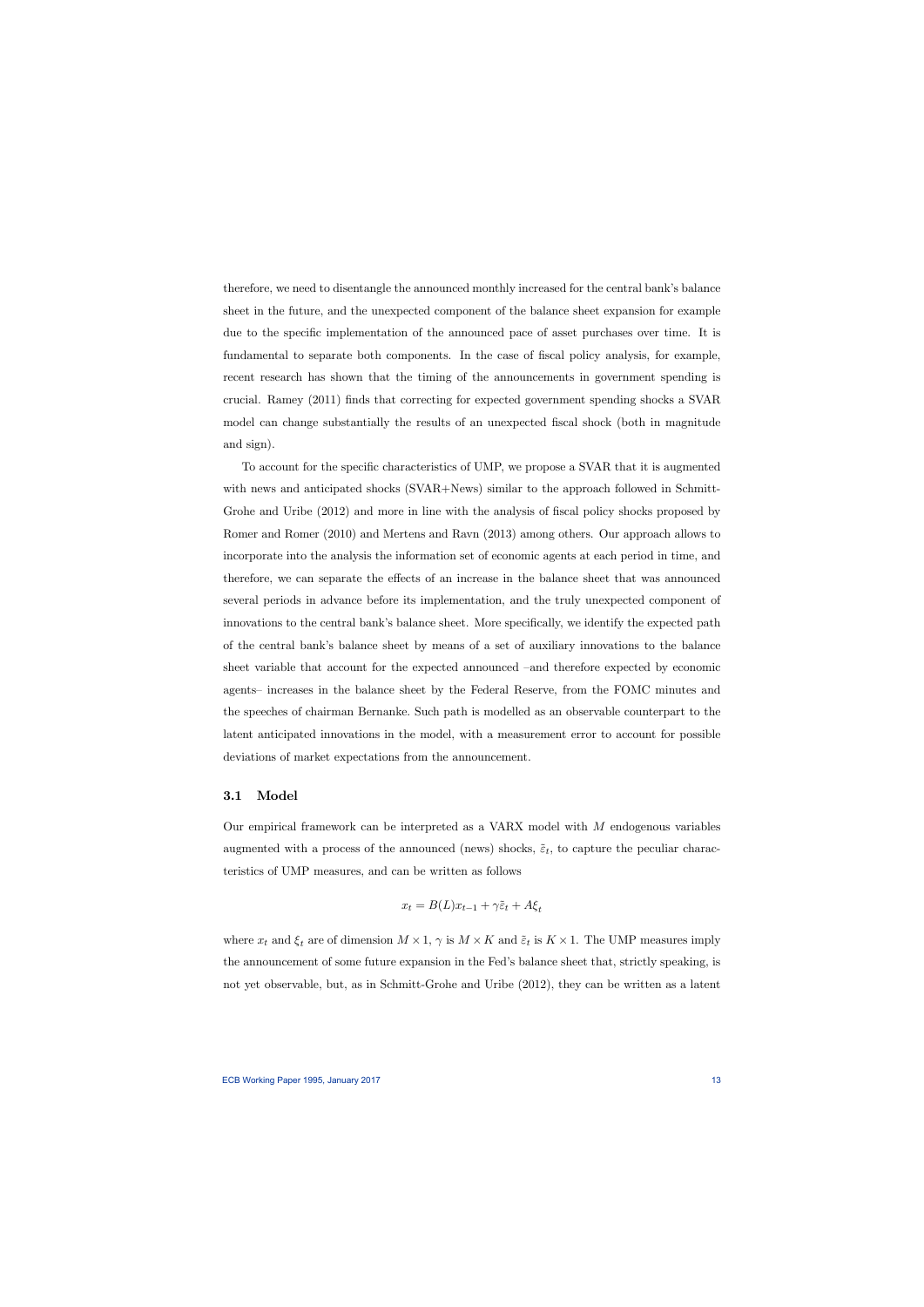process,

$$
\tilde{\varepsilon}_t = F\tilde{\varepsilon}_{t-1} + Qv_t
$$

More specifically, consider an example where for simplicity the number of endogenous variables  $M = 2$ , and that the announced information is about the future path of the variable ordered first. More specifically, suppose that there is a period  $t$  for which economic agents had information (news) already in three previous periods  $t-1$ ,  $t-2$  and  $t-3$ : that is, three periods ago economic agents received some information about time the value of the variable in period  $t$  by means of a central bank announcement. Denoting  $\tilde{\varepsilon}_t^i$  as the information known i periods ago, we can write the news shocks vector  $as^6$ ,

$$
\tilde{\varepsilon}_t = \begin{bmatrix} \varepsilon_t^1 \\ \varepsilon_t^2 \\ \varepsilon_{t-1}^2 \\ \varepsilon_t^3 \\ \varepsilon_{t-1}^3 \\ \varepsilon_{t-2}^3 \end{bmatrix}
$$

and  $\gamma$  will be as follows :

$$
\gamma = \left[ \begin{array}{cccc} 1 & 0 & 1 & 0 & 0 & 1 \\ \gamma_{21} & 0 & \gamma_{22} & 0 & 0 & \gamma_{23} \end{array} \right]
$$

The representation of  $\gamma$  above allows for an anticipated shock to the balance sheet to have a direct effect on the other variables of the model, once the programme is implemented. Finally, the latent process for the news shocks can be written as,

$$
\begin{bmatrix} \varepsilon_t^1 \\ \varepsilon_t^2 \\ \varepsilon_{t-1}^2 \\ \varepsilon_t^3 \\ \varepsilon_{t-2}^3 \\ \varepsilon_{t-2}^3 \end{bmatrix} = \begin{bmatrix} 0 & 0 & 0 & 0 & 0 & 0 \\ 0 & 0 & 0 & 0 & 0 & 0 \\ 0 & 1 & 0 & 0 & 0 & 0 \\ 0 & 0 & 0 & 0 & 0 & 0 \\ 0 & 0 & 0 & 0 & 0 & 0 \\ 0 & 0 & 0 & 1 & 0 & 0 \\ 0 & 0 & 0 & 0 & 1 & 0 \end{bmatrix} \begin{bmatrix} \varepsilon_{t-1}^1 \\ \varepsilon_{t-1}^2 \\ \varepsilon_{t-2}^3 \\ \varepsilon_{t-1}^3 \\ \varepsilon_{t-2}^3 \\ \varepsilon_{t-3}^3 \end{bmatrix} + \begin{bmatrix} \sigma_1 & 0 & 0 & 0 \\ 0 & \sigma_2 & 0 & 0 \\ 0 & 0 & 0 & 0 \\ 0 & 0 & 0 & 0 \\ 0 & 0 & 0 & 0 \\ 0 & 0 & 0 & 0 \end{bmatrix} \begin{bmatrix} v_t^1 \\ v_t^2 \\ v_t^3 \\ \varepsilon_{t-1}^3 \\ \varepsilon_{t-2}^3 \\ \varepsilon_{t-3}^3 \end{bmatrix}
$$

In this framework the UMP measures announced by the central bank are therefore modeled as an announced –and therefore anticipated– path  $v_t^i$  for the variable through which unconventional monetary policy is implemented (i.e. the central bank's balance sheet) and some additional

<sup>&</sup>lt;sup>6</sup>For a more detailed exposition on the construction of this vector, see the supplementary appendix from Schmitt-Grohe and Uribe (2012)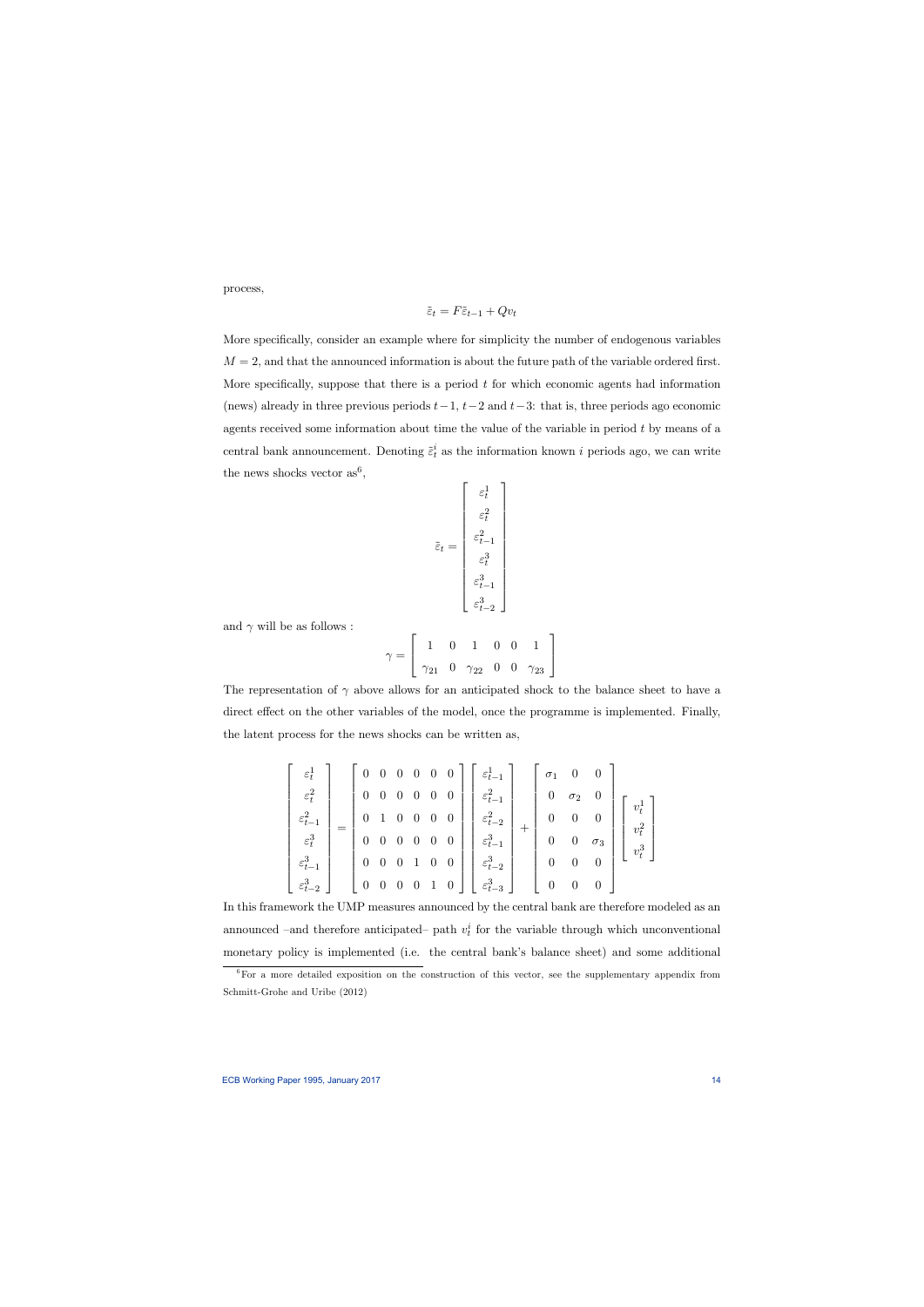unexpected shocks  $\xi_t$  that could be related for example to the actual implementation of those measures around the announce path.

To help the identification of the anticipated path and unexpected component of balance sheet shocks, we introduce the available information revealed by the central bank in the observable vector of the model,  $E_t$ , that therefore captures the announced policy changes to be implemented from a future period  $t$ . Then, the additional equation that relates the latent states to the observed announcements can be written as,

$$
E_t = S\tilde{\varepsilon}_t + R\eta_t
$$

with S being a selection matrix comprised of zeros and ones, and  $R\eta_t$  can be interpreted as a measurement error.

The full model is then given by

$$
x_t = B(L)x_{t-1} + \gamma \tilde{\varepsilon}_t + A\xi_t
$$
  
\n
$$
E_t = S\tilde{\varepsilon}_t + R\eta_t
$$
  
\n
$$
\tilde{\varepsilon}_t = F\tilde{\varepsilon}_{t-1} + Qv_t
$$

If we define  $z_t = [x'_t E'_t]'$ , and  $\psi_t = [\xi'_t, \eta'_t]'$  then, the model can be expressed as,

$$
z_t = D(L)z_{t-1} + G\tilde{\varepsilon}_t + H\psi_t
$$
  

$$
\tilde{\varepsilon}_t = F\tilde{\varepsilon}_t + Qv_t
$$

which is just a linear (and Gaussian) state space model that can be estimated using a Gibbs Sampler and the Kalman Filter.

By construction, our  $SVAR$  + news framework allows for analyzing the economic effects of announced (and anticipated) UMP measures, for example the monthly path of expansion of the central bank balance sheet via asset purchases that is represented by a change in  $v_t^i$ , and an unexpected component  $\xi_t$  that may reflect surprises or unanticipated shocks related to the precise implementation of the asset purchases by the central bank. Each announced UMP measure introduces in the model  $M$  coefficients to be estimated.

### 3.2 Data and Estimation

In order to estimate the SVAR+News model, we use monthly data over the sample period 2008M11 — 2014M06. The variables that we use are GDP (interpolated), CPI, the size of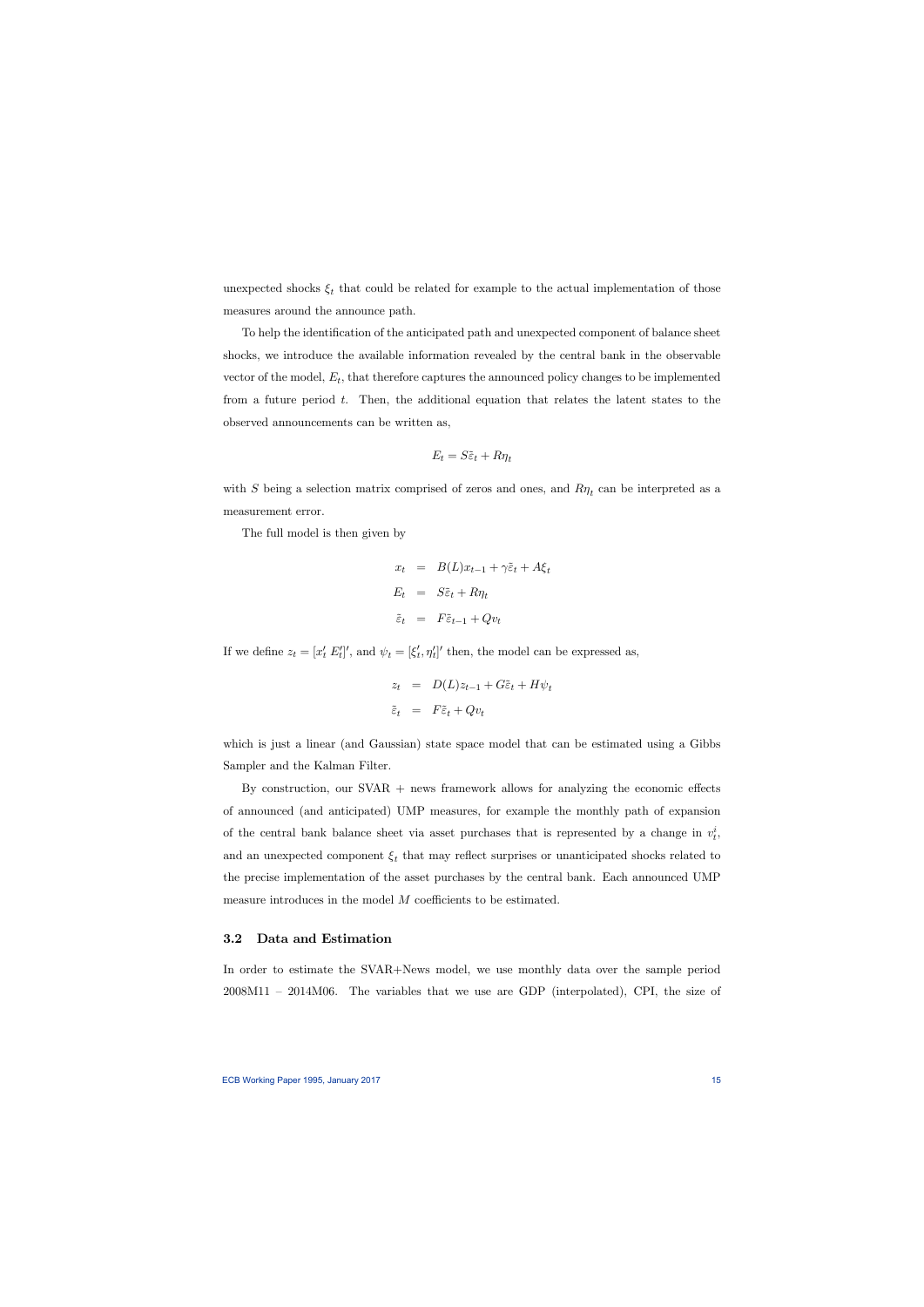the Balance Sheet of the Federal Reserve (as measured by the ratio of total asset over GDP), and the quantitative measures of de-anchoring introduced in the previous sections (so  $x_t$  =  $[GDP_t, CPI_t, BS_t, \beta_t]'$ . All the variables enter the model in log levels. Finally, we use a constructed dataset of QE announcements from the Federal Reserve as  $E_t$ . The announcements are summarized in the table below:

| dates          | measure                             |  |
|----------------|-------------------------------------|--|
| November 2008  | \$600 billion                       |  |
| March 2009     | Expansion to \$1.75 trillion        |  |
| November 2010  | $$600$ billion until $2011Q2$       |  |
| September 2012 | \$40 billion per month              |  |
| December 2912  | from \$40 to \$80 billion per month |  |
| June 2013.     | tapering                            |  |

QE announcements by the FOMC

We estimate the posterior distribution of  $\Theta = \{B(L), \gamma, A, Q\}$  by means of Bayesian techniques. Specifically, we consider a Minnesota prior for  $B(L)$ , with an own lag tightness of  $\lambda_1 = 0.8$ , and a cross lag decay of  $\lambda_2 = 2$ . We also set an Inverse-Wishart prior for  $\tilde{A} = AA'$ , Inverse-Gamma priors for each  $\sigma_i^2$  and a weakly informative Normal distribution for  $\gamma$ .

Given an initial draw  $\Theta^0$ , a Gibbs sampler pseudo-algorithm can be constructed as follows:

- 1. Conditional on  $B(L)$ ,  $\gamma$ , A and Q, it is possible to obtain a draw of the latent states,  $\tilde{\epsilon}^T$ , using the Carter and Kohn (1994) algorithm, among other possibilities.
- 2. Conditional on the latent states, it is possible to draw the variances of the states,  $\sigma_i^2$ . Given that  $F$  is known and we consider an Inverted Gamma prior, the posterior distribution for the elements in  $Q$  is also an Inverse-Gamma.
- 3. Conditional on the latent states and  $\gamma$ , then we draw  $B(L)$  and  $\tilde{A}$  from their conjugate posterior distribution.
- 4. Finally, conditional on the latent states,  $B(L)$ , and  $\tilde{A}$ , we can draw  $\gamma$ , which is constrained so that the row corresponding to the Balance Sheet has only zeros and ones.

We estimate the model using two lags (supported by the BIC in a standard VAR framework), and with 12 months of anticipated shocks, since most of the announcements from the Federal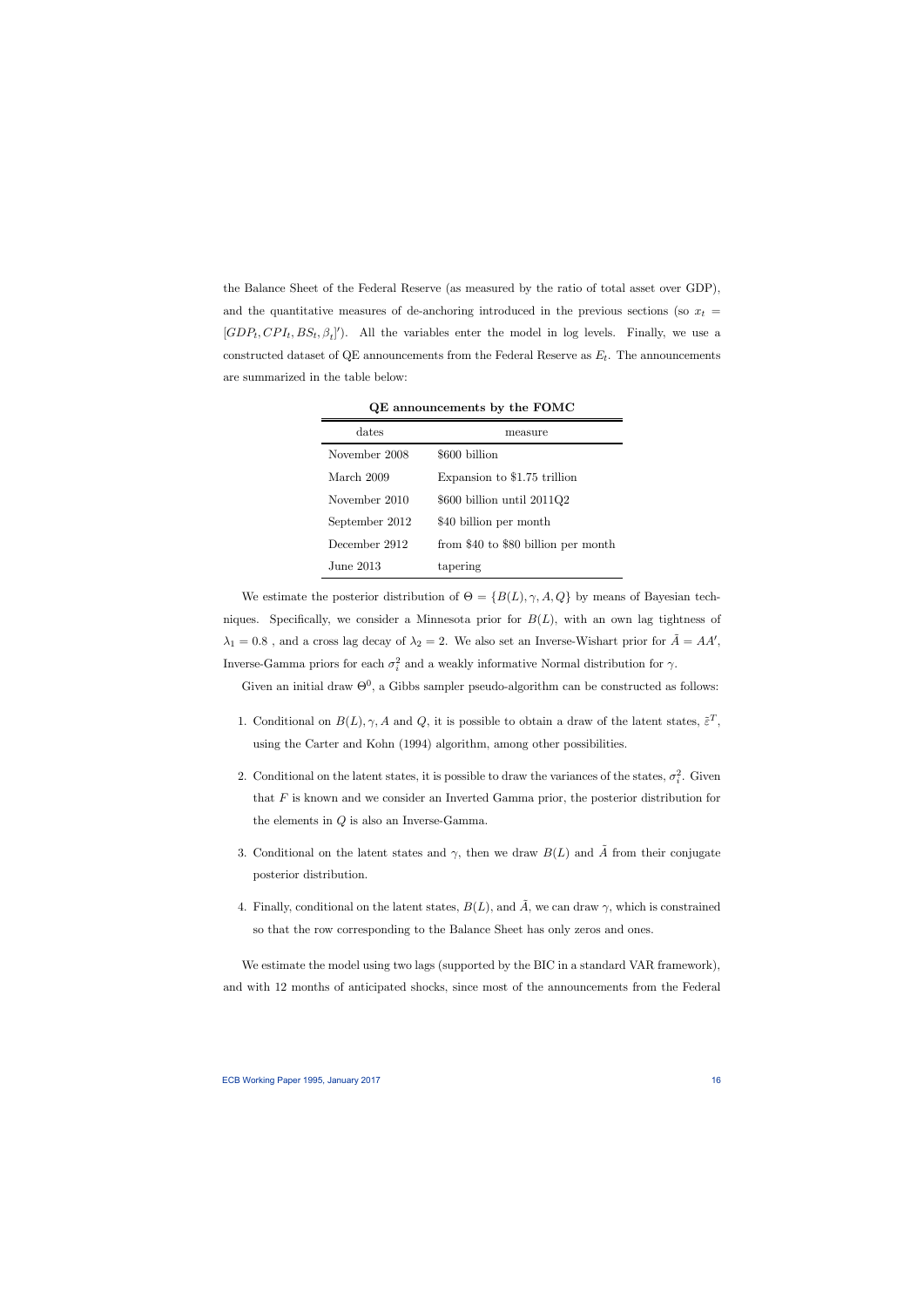Reserve are done for a long period of time. In order to not to increase the number of latent states substantially, but to keep the information set as wide as possible, we consider that 12 months is a reasonable representation.

### 3.3 The effects of Unconventional Monetary Policy

This section discusses the impact of UMP measures using our SVAR+News framework model. Specifically we report three pieces of evidence focusing on the impact of shocks to the central bank balance sheet. First, in line with the standard approach of monetary policy analysis in similar frameworks, we show the estimated impulse responses to the unanticipated component of the balance sheet expansion. We then move on to consider an announced change in the path of the central bank's balance sheet, which we construct along the lines of the type of announcements made by the Federal Reserve when introducing its LSAP programmes. Finally, we perform a counterfactual analysis in which we simulate the evolution of the degree of anchoring of longterm inflation expectations coefficient should the Federal Reserve not announced the LSAP programmes and thereby changed the path of its balance sheet.

## 3.3.1 Unanticipated shocks to the balance sheet

We first focus on the unexpected component of the central bank's balance sheet expansion. Figure 5 shows the response of the endogenous variables in our model after an unexpected one standard deviation shock to all of the variables in the model. The shocks are identified using a Cholesky decomposition of the covariance matrix, under the assumption that GDP and the CPI do not react within the month to an expansion of the balance sheet, but the anchoring coefficient can adjust. No other restrictions are imposed on the other shocks, since we are mostly interested in balance sheet expansion shocks.

### FIGURE 5 HERE

We can extract several messages from the impulse responses. First, the model predicts that the unexpected component of the UMP measures increases GDP over the medium-to-long run, and it has not a significant effect on the price level. The impact on GDP, however, is moderate, with a maximum peak of a 0.08 percent. More importantly, it has a negative impact on our de-anchoring measure, implying that the pass-through of short term to long term expectations is reduced, in line with the results shown in the previous sections.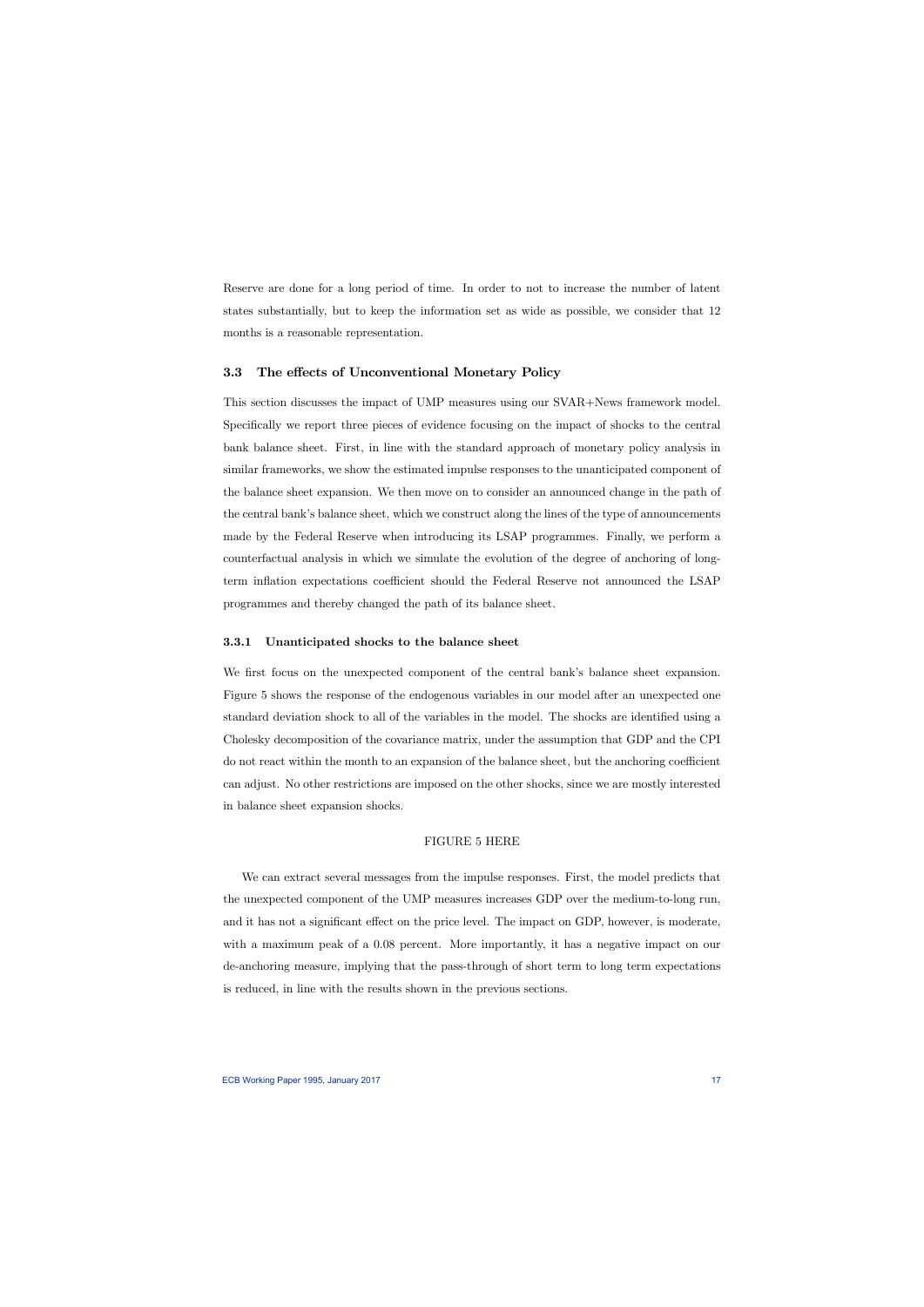Note also that the Balance Sheet of the Federal Reserve does not react significantly to macroeconomic changes, suggesting that it is a pure exogenous policy instrument. Finally, we observe a significant decrease in the degree of de-anchoring after an inflation shock, which is likely to reflect that in our sample the risk of de-anchoring was closely related to deflationary risks. Thus, a recovery in the inflation rate should contribute to re-anchor long-term inflation expectations.

Peersman (2011) identifies unconventional monetary policy shocks using sign restrictions and including financial variables, and imposes that the reaction of market uncertainty is negative. He also finds that there is a positive effect on real activity, but also on prices. However, it is not clear that an unexpected monetary policy shock should reduce volatility in the financial markets (indeed, in the United States, periods of high macroeconomic volatility are many times associated to periods with high monetary policy uncertainty). To check the robustness of our results, we also estimate a standard VAR imposing the same zero and sign restrictions as in Peersman (2011). We introduce our measure of anchoring in the VAR and we identify the unconventional monetary policy shock assuming that it has no contemporaneous impact on GDP or inflation, but as in Peersman  $(2011)$ , it reduced volatility in the financial markets. In this case we also find that the impact on anchoring is negative.

## 3.3.2 Announced path for the balance sheet

A substantial part of the balance sheet expansion however followed the announcements made by Chairman Bernanke and the FOMC about the Federal Reserve's intentions to engage on several episodes of asset purchases. As described in the previous section, our empirical framework explicitly accounts for the presence of such news on the future evolution of the Fed's balance sheet to be anticipated by economic agents.

#### FIGURE 6 HERE

In Figure 6 we show the effects of an scenario in which the Federal Reserve announces that the Balance Sheet will expand 75 billions each month during the following twelve months. This is a similar episode as the second Quantitative Easing program, launched by the Federal Reserve in November 2010. Note also that an increase in 75 billions corresponds to a two and a half standard deviations shock to the unanticipated component. This expansionary policy also has a strong negative effect on the de-anchoring coefficient, thus suggesting that LSAP programmes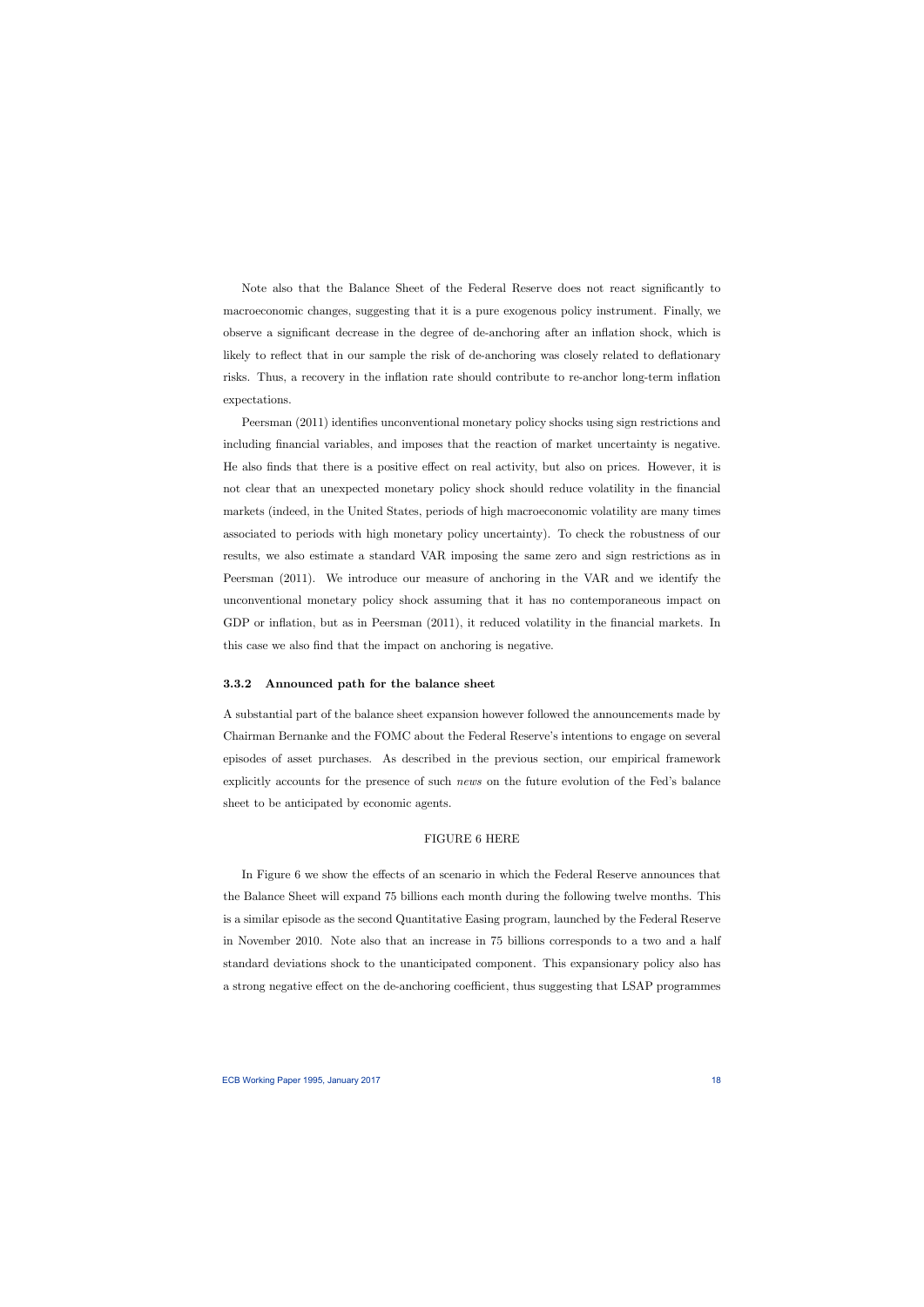and announcements affected the economy through the expectations-anchoring channel. Note that the size of the reduction in the deanchoring coefficient is quite large compared to the units of the original coefficient.

As robustness check, we also introduce the VIX as in Peersman (2011). The results also show that the programs support a medium and long term increase in output, while there is a suggestion that the price level could increase. Moreover, the scenario shows that in this case, the expansion path of the Balance Sheet that we consider has no significant effect on the VIX, and if any, there is a reduction, which suggests that a well defined and communicated monetary policy path should not affect macroeconomic volatility (or, if it does, it should reduce it).

#### 3.3.3 How important was UMP?

We have shown that both the announced (and expected) as well as the unexpected component of the Fed's balance sheet expansion are effective in reducing the de-anchoring risks.

## FIGURE 7 HERE

As a final evidence, Figure 7 reports the results of a counterfactual path for the deanchoring coefficient. We construct it as follows. First, for each posterior draw, we recover the reducedform shocks of the model,

$$
\epsilon_t^s = x_t - B(L)^s x_{t-1} - \gamma^s \tilde{\varepsilon}_t^s
$$

Then, we reconstruct a new path for the variables in the model  $(\hat{x}_t)$  allowing for our model economy to be hit by the same unexpected component of the shocks but without any expansion nor any announcement of such an expansion obviously–of the central bank's balance sheet ( $\tilde{\varepsilon}_t$  = 0),

$$
\hat{x}_t^s = B(L)^s \hat{x}_{t-1} + \epsilon_t^s
$$

Since the Lucas critique applies to any counterfactual analysis, we need to bear in mind that economic agents might have acted differently if they understood that there is a possibility of a Quantitative Easing programme. Bearing that in mind, our model suggests that the passthrough coefficient would have been higher and de-anchoring therefore persisted during the whole sample period if the Federal Reserve had not engaged in the UMP. Together with the previous results, in the light of this evidence we conclude that the anchoring of expectations is an important channel in the operating mechanism of balance sheet expansions.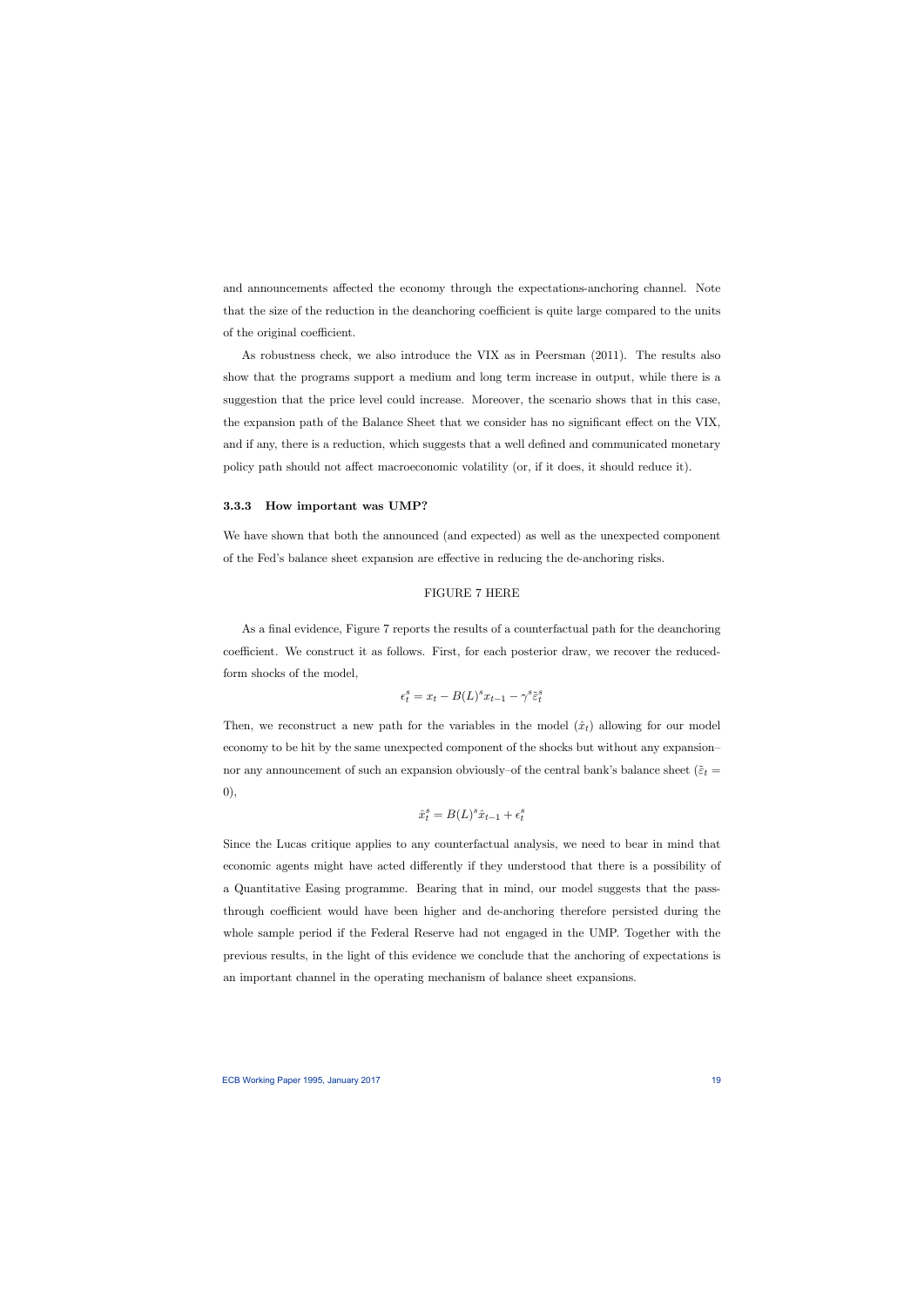For the sake of completeness, figure 7 also reports what the model would imply for the macroeconomic variables in our model, namely GDP and prices, which helps answer the question: what would the counterfactual look like for GDP and inflation in the absence of UMP? In line with the evidence from the IRFs reported above, both GDP and prices would have been lower, albeit not necessarily significantly different from the observed path under the UMP measures. Notwithstanding the caveats around these counterfactual experiments, these results are not only interesting in their own right, but also help validate the soundness of the model framework.

# 4 Concluding remarks

This paper investigates the macroeconomic effects of the US Federal Reserve's unconventional policy (UMP) through asset purchase programmes that lead to a significant expansion of its balance sheet. We focus on a novel channel of UMP, namely its effects on long-term inflation expectations, a key dimension of UMP that has been largely overlooked in existing literature. To that end, we first documented the deterioration of the degree of anchoring of U.S. long-term inflation expectations during the Great Recession. We then showed that the launching of UMP measures allowed the Federal Reserve to re-gain control of inflation expectations, and curtail severe deflation and recession risks.

To assess the impact of UMP on the anchoring of inflation expectations, the key novelty of our analysis is an extension of a SVAR with news on anticipated shocks that can account for the key characteristics of UMP announcements. The framework introduced in this paper therefore allows to distinguish between the effects of announced—and therefore anticipated— pace of expansion of the Fed's balance sheet and the unexpected component due to the LASP along that expansion path. Our model shows that it was the anticipated news on the Fed's balance sheet expansion which contributed to most of the variation in the anchoring of inflation expectations. Moreover, our model can also be used to assess the effects of the UMP measures on inflation and output, and we find a positive but relatively limited impact of UMP in the macroeconomy, in line with existing literature. Our results therefore show that it is important to allow for news effects in the analysis of UMP measures, and underscore the role of the signalling channel of UMP.

We believe that the re-anchoring of inflation expectations is a key dimension over which to evaluate the Fed's UMP. Moreover, given that the deterioration in the degree of anchoring of long-term inflation expectations over the last few years is not exclusive of the U.S. economy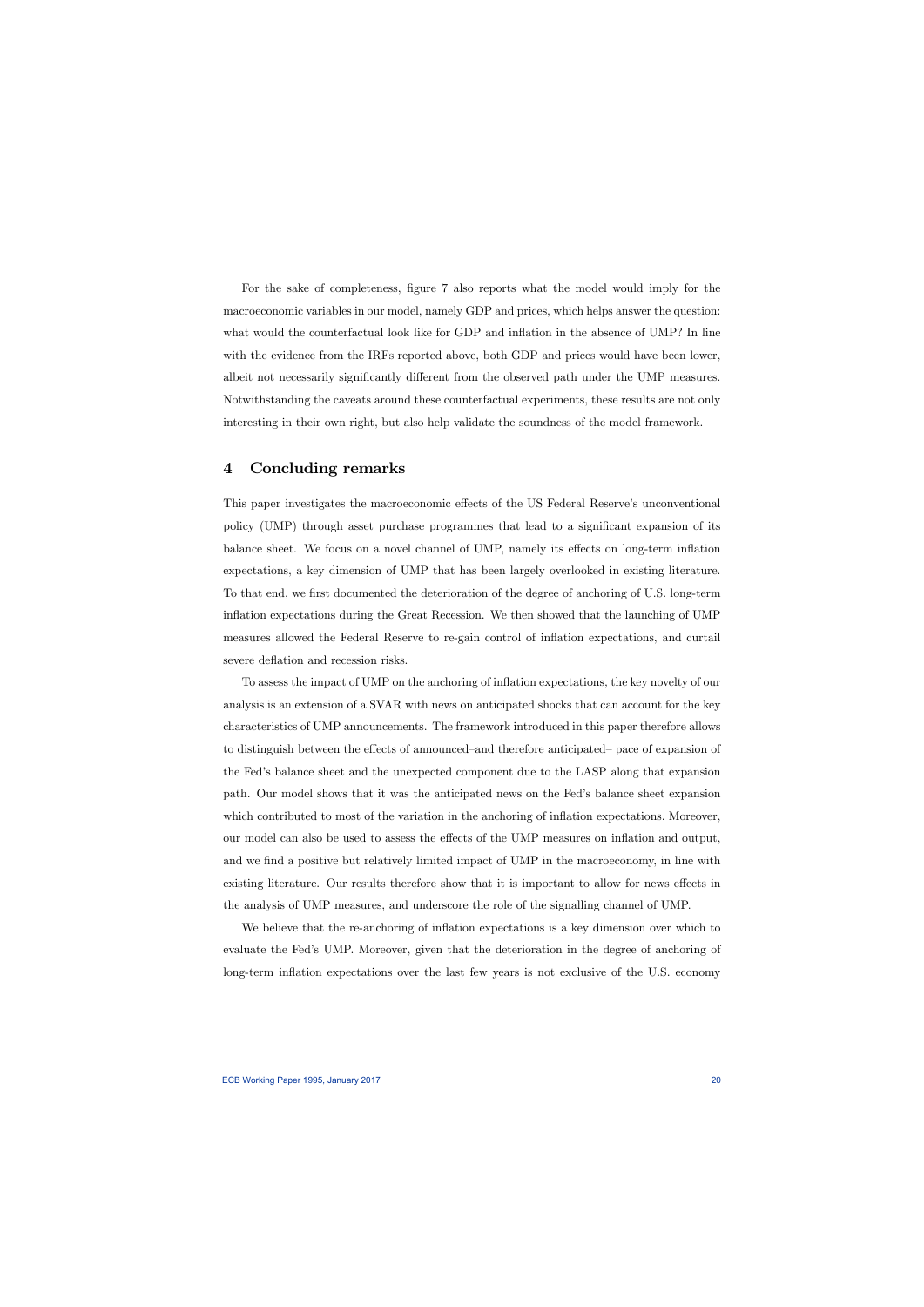and other major economies have also experienced a significant decline of long-term inflation expectations since 2014, the lessons from the Fed experience are likely to be very relevant for many other central banks currently engaged in UMP. For example, the slide of euro area longterm inflation expectations since 2014 contributed to the ECB announcing an active balance sheet policy to steer the inflation rate back towards its policy target of below, but close to 2% (e.g. Draghi, 2016).

Understanding the Fed's experience with UMP measures is of particular relevance for policymakers, but also a very important topic for research. In this regard, the framework introduced in this paper provides enough flexibility to analyze the different specific episodes of QE undertaken by the Fed and thereby obtain additional insights on their effects. It can also be extended to explore further the transmission channels through which UMP may have impacted the US macroeconomy and financial markets, for example along the lines of Krishnamurthy and Vissing-Jorgensen (2011), two extensions that are already in our agenda.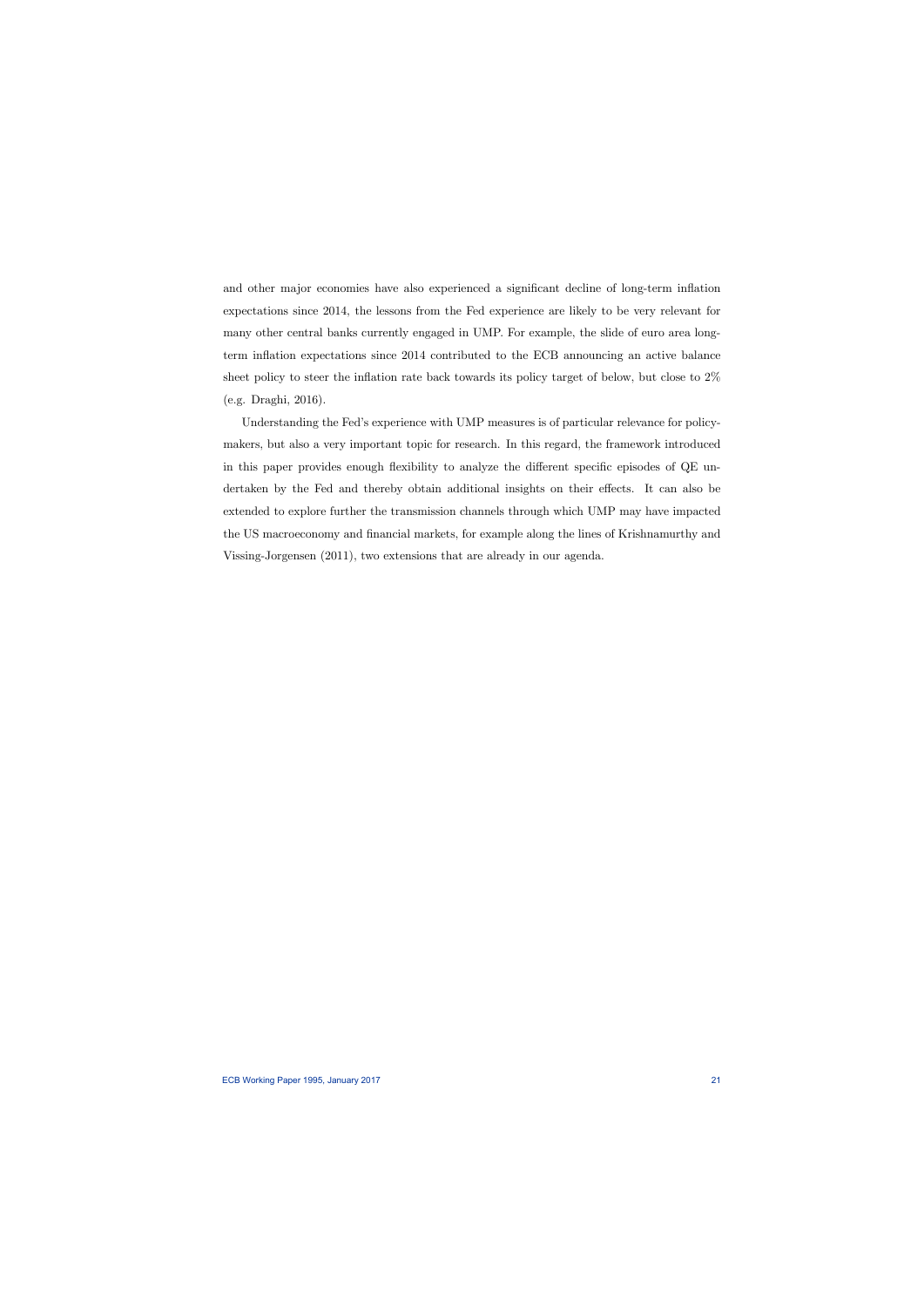# References

- Bauer, M., and G. Rudebusch (2014), "The Signaling Channel for Federal Reserve Bond Purchases", International Journal of Central Banking, 10, 233-289.
- Baumeister, C., and L. Benati (2013), "Unconventional Monetary Policy and the Great Recession: Estimating the Macroeconomic Effects of a Spread Compression at the Zero Lower Bound" International Journal of Central Banking, 9, 165-212.
- Bernanke, B. (2012), "Monetary Policy since the Onset of the Crisis", speech at the Federal Reserve Bank of Kansas City Economic Symposium, Jackson Hole, WY, August 31.
- Chan, J. and Jeliazkov, I. (2009), "Efficient Simulation and Integrated Likelihood Estimation in State Space Models", International Journal of Mathematical Modelling and Numerical Optimisation, vol. 1, pp. 101-120.
- Chan, J. and Hsiao, C. (2014), "Estimation of Stochastic Volatility Models with Heavy Tails and Serial Dependence." In: I. Jeliazkov and X.-S. Yang (Eds.), Bayesian Inference in the Social Sciences, pp. 159-180, John Wiley & Sons, Hoboken, New Jersey.
- Chen, H., V. Curdia, and A. Ferrero (2012), "The Macroeconomic Effects of Large-scale Asset Purchase Programmes", The Economic Journal, 122, 289-315
- Chen, Q., A. Filardo, D. He, and F. Zhu (2015), "Financial Crisis, US Unconventional Monetary Policy and International Spillovers", IMF Working Paper 15/85, April.
- Ciccarelli, M. and J.A. Garcia (2015), "International spillovers in long-term inflation expectations", ECB Working Paper series, forthcoming.
- Christiano,L.,M. Eichenbaum, and C. Evans,"Monetary Policy Shocks: What Have We Learned and to What End?", Handbook of Macroeconomics, ed.s M. Woodford and J. Taylor, North Holland.
- Coibion, O. and Y. Gorodnichenko (2012),"Is The Phillips Curve Alive and Well After All? Inflation Expectations and the Missing Disinflation", American Economic Journal — Macroeconomics 7(2015), 197-232.
- D'Amico, S., English, W., Lopez-Salido, D. and Nelson, E. (2012), "The Federal Reserve's Large-Scale Asset Purchase Programmes: Rationale And Effects", The Economic Journal, 122, November, 415-446.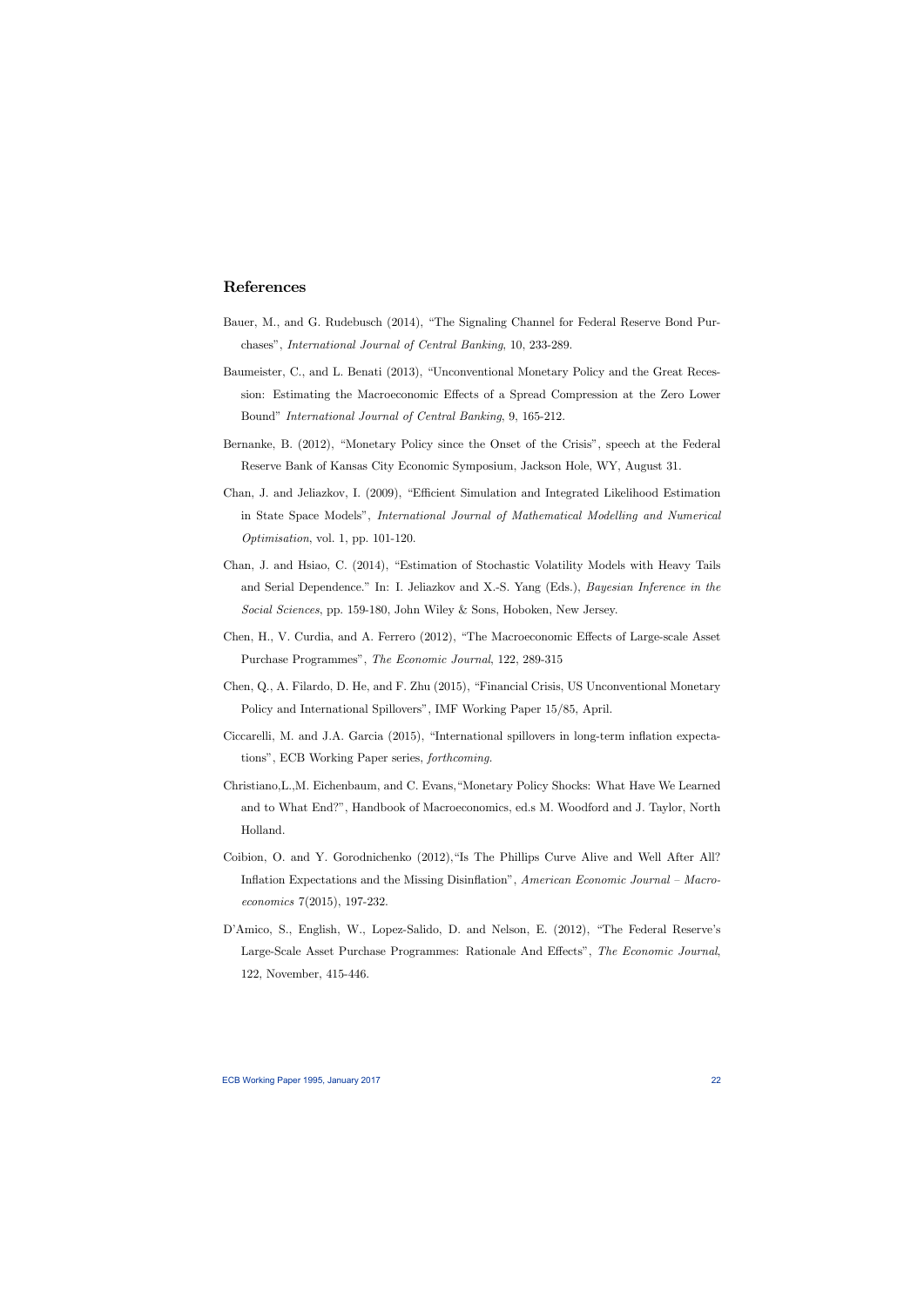- D'Amico, S. and T. B. King (2013), "Flow and Stock Effects of Large-Scale Treasury Purchases", Journal of Financial Economics, 108, 425-448.
- Draghi, "How central banks meet the challenge of low inflation", Marjolin lecture, SUERF conference organised by the Deutsche Bundesbank, Frankfurt, 4 February 2016
- Engen, E. M., T. T. Laubach, and D. Reifschneider (2015). "The Macroeconomic Effects of the Federal Reserve's Unconventional Monetary Policies", Finance and Economic Discussion Series 2015-005. Board of Governors of the Federal Reserve System
- Ferguson, N., A. Schaab and M. Schularick (2015), "Central Bank Balance Sheets: Expansion and Reduction since 1900", CEPR DP No. 10635, May.
- Flekenstein, M., F. Longstaff, and H. Lustig (2014), "The TIPS-Treasury Bond Puzzle", The Journal of Finance, 69: 2151—2197.
- Financial Times (2014) "Farewell to the Fed's QE3, a monetary job well done", 31 October
- Gagnon, J., M. Raskin, J. Ramache, and B. Sack (2011), "The Financial Market Effects of the Federal Reserve's Large-Scale Asset Purchases", International Journal of Central Banking, 7, 3-43.
- Galati, G., S. Poelhekke and C. Zhou (2011), "Did the crisis affect inflation expectations?", International Journal of Central Banking, Vol. 7,No. 1, pp. 167-207.
- Gambacorta, L., B. Hofmann and G. Peersman (2014), "The effectiveness of unconventional monetary policy at the zero lower bound: a cross-country analysis", Journal of Money, Credit and Banking, 46(4), pp. 615-642.
- Gertler, M., and P. Karadi (2013). "QE1 vs. 2 vs. 3. . . : A Framework for Analyzing Large-Scale Asset Purchases as a Monetary Policy Tool", *International Journal of Central Banking*, 9, 5-53.
- Gros, D. C. Alcidi and W. Peieter de Groen (2015), "Lessons from Quantitative Easing: much ado about so little?", CEPS Policy Brief No. 329, CEPS, Brussels.
- Gürkaynak, R., A. Levin and E. Swanson, 2010, "Does inflation targeting anchor long-run inflation expectations? Evidence from long-term bond yields in the U.S., U.K., and Sweden", Journal of the European Economic Association, 8(6), 1208—1242.
- Gürkaynak , R., B. Sack and J. Wright, 2010, "The TIPS yield curve and and inflation compensation", American Economic Journal: Macroeconomics, 2(1), 70-92.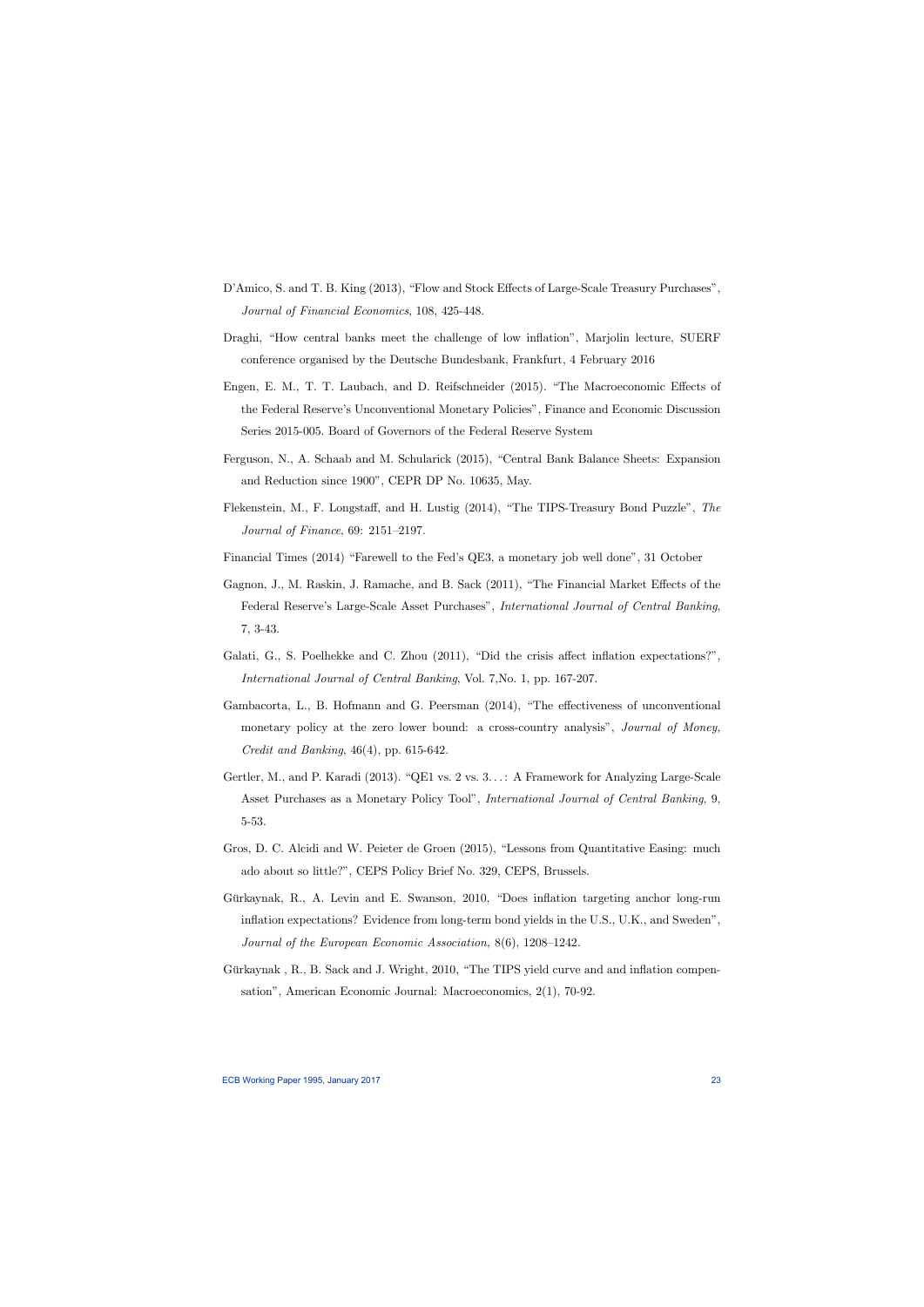- Hamilton, J., and C. Wu (2012), "The Effectiveness of Alternative Monetary Policy Tools in a Zero Lower Bound Environment", Journal of Money, Credit, and Banking, 44, 3-46.
- International Monetary Fund (2013), "Global Impact and Challenges of Unconventional Monetary Policies", IMF Policy Paper, 7 October.
- Jochmann, M., G. Koop and S. Potter (2010), "Modelling the dynamics of inflation compensation", Journal of Empirical Finance 17, pp. 157-167.
- Krishnamurthy, A., and A. Vissing-Jorgensen (2011), "The Effects of Quantitative Easing on Long-term Interest Rates", Brookings Papers on Economic Activity, 42, 215-265.
- Lucas, R. (1976), "Econometric Policy Evaluation: A Critique", Carnegie-Rochester Series on Public Policy, 1, 19-46.
- Meaning, J. and F. Zhu (2011), "The Impact of Recent Central Bank Asset Purchase Programmes", BIS Quarterly Review, 73-83.
- Mertens, K. and M. Ravn. (2013) "The Dynamic Effects of Personal and Corporate Income Tax changes in the United States", American Economic Review, 103(4): 1212-47.
- Ramey, V. (2011) "Identifying Government Spending Shocks: It's All in the Timing", The Quarterly Journal of Economics, Volume 126, 1, 1-50.
- Ricco, G. (2014) "A New Identification of Fiscal Shocks Based on the Information Flow ", mimeo London Business School.
- Rogers, J. H., C. Scotti, and J. H. Wright (2014), "Evaluating Asset-Market Effects of Unconventional Monetary Policy: A multi-Country Review", Economic Policy, 749-799, October.
- Romer, C. D., and D. Romer (2010), "The Macroeconomic Effects of Tax Changes: Estimates Based on a New Measure of Fiscal Shocks", American Economic Review, 100, 763—801.
- Sargent, T.J. and Surico, P. (2011), "Two Illustrations of the Quantity Theory of Money: Breakdowns and Revivals", American Economic Review, 101, February, 109-128.
- Stock, J. and M. Watson (2007), "Why Has U.S. Inflation Become Harder to Forecast?", Journal of Money, Credit and Banking, Supplement to Vol. 39, pp.3-33, No. 1 (February)
- Schmitt-Grohe and Uribe (2012), "What's News in Business Cycles?", Econometrica 80, 2733- 2764.
- Weale, M., and T. Wieladek (2014), "What are the Macroeconomic Effects of Asset Purchases?" Bank of England, Discussion Paper no. 42.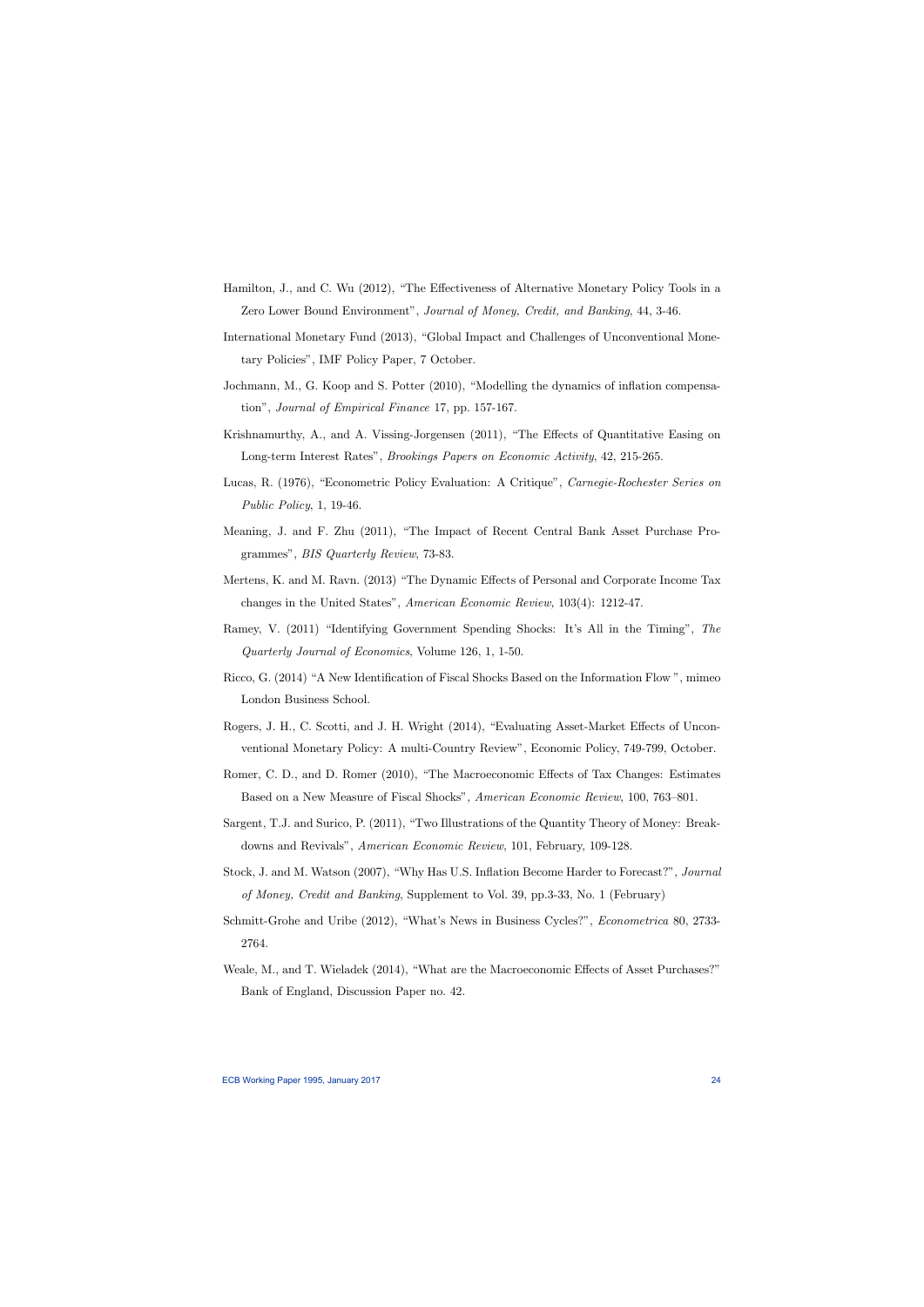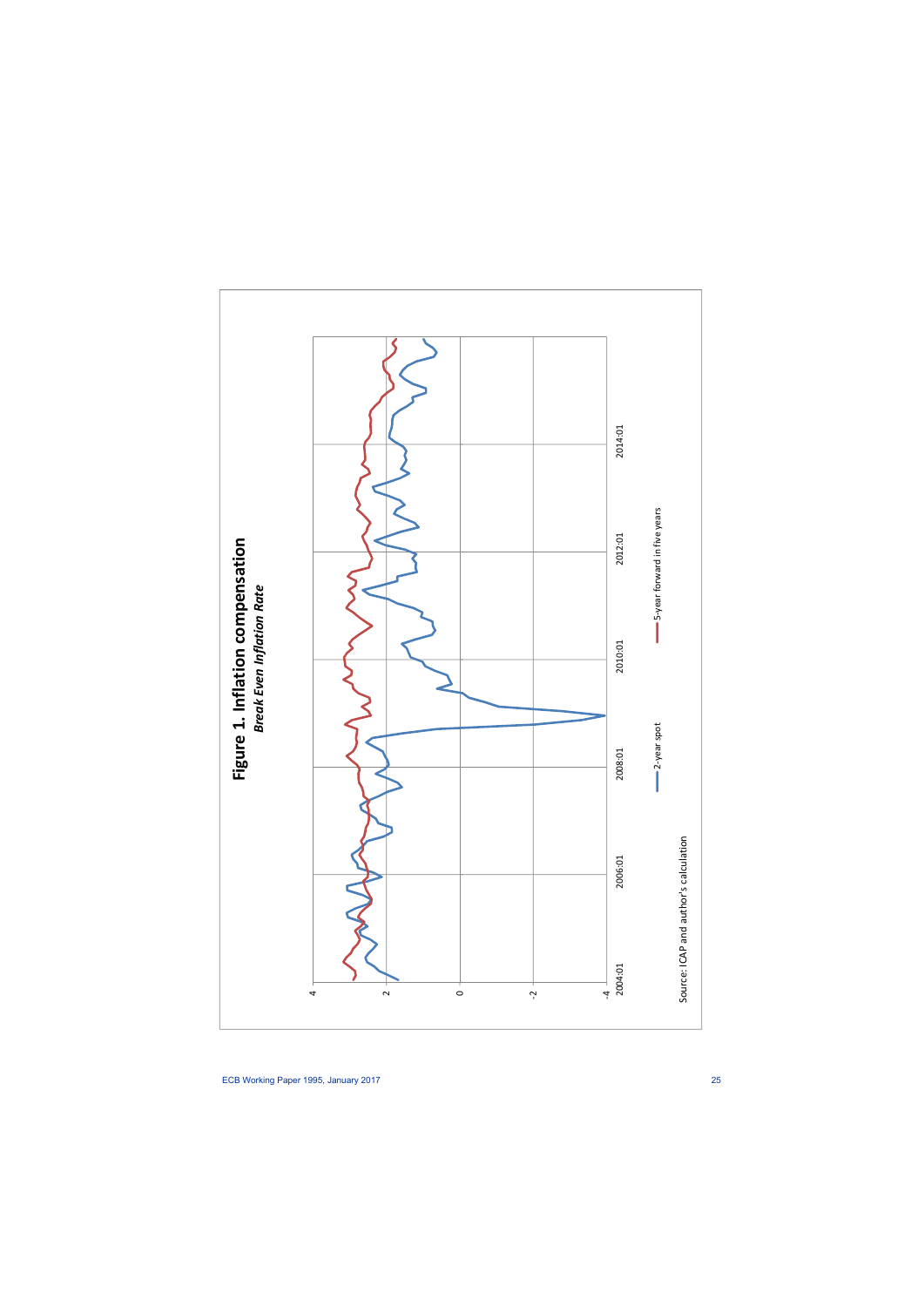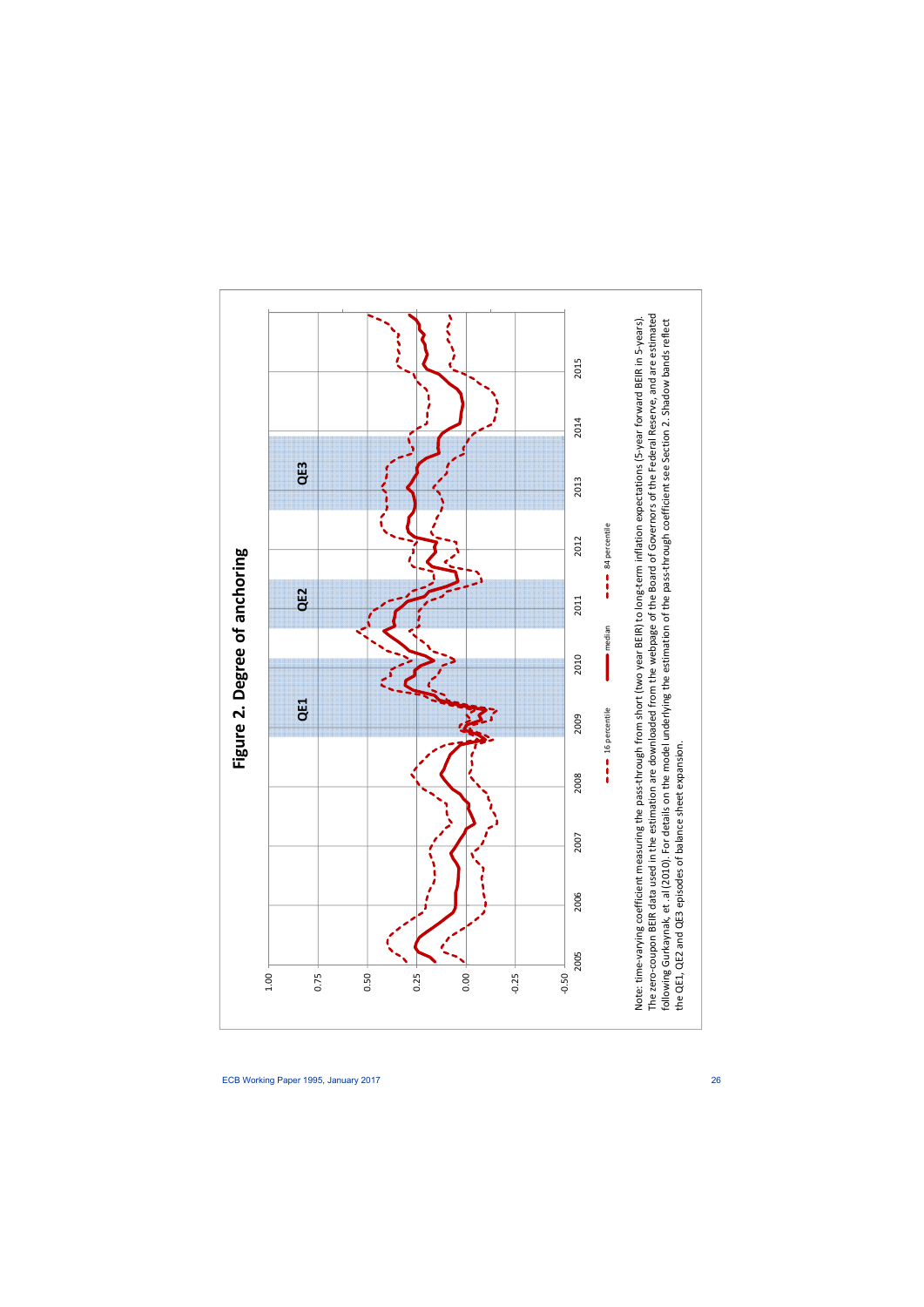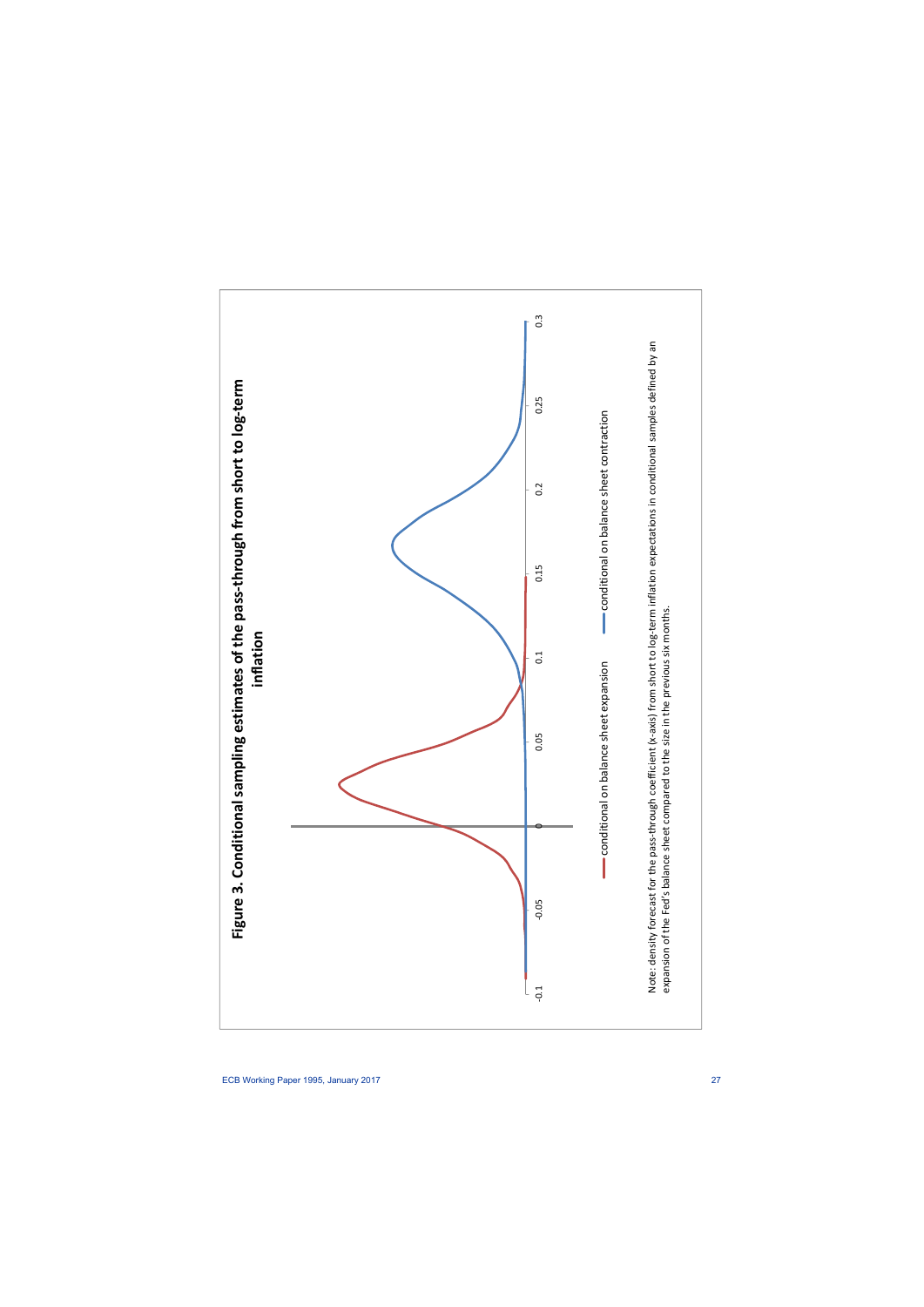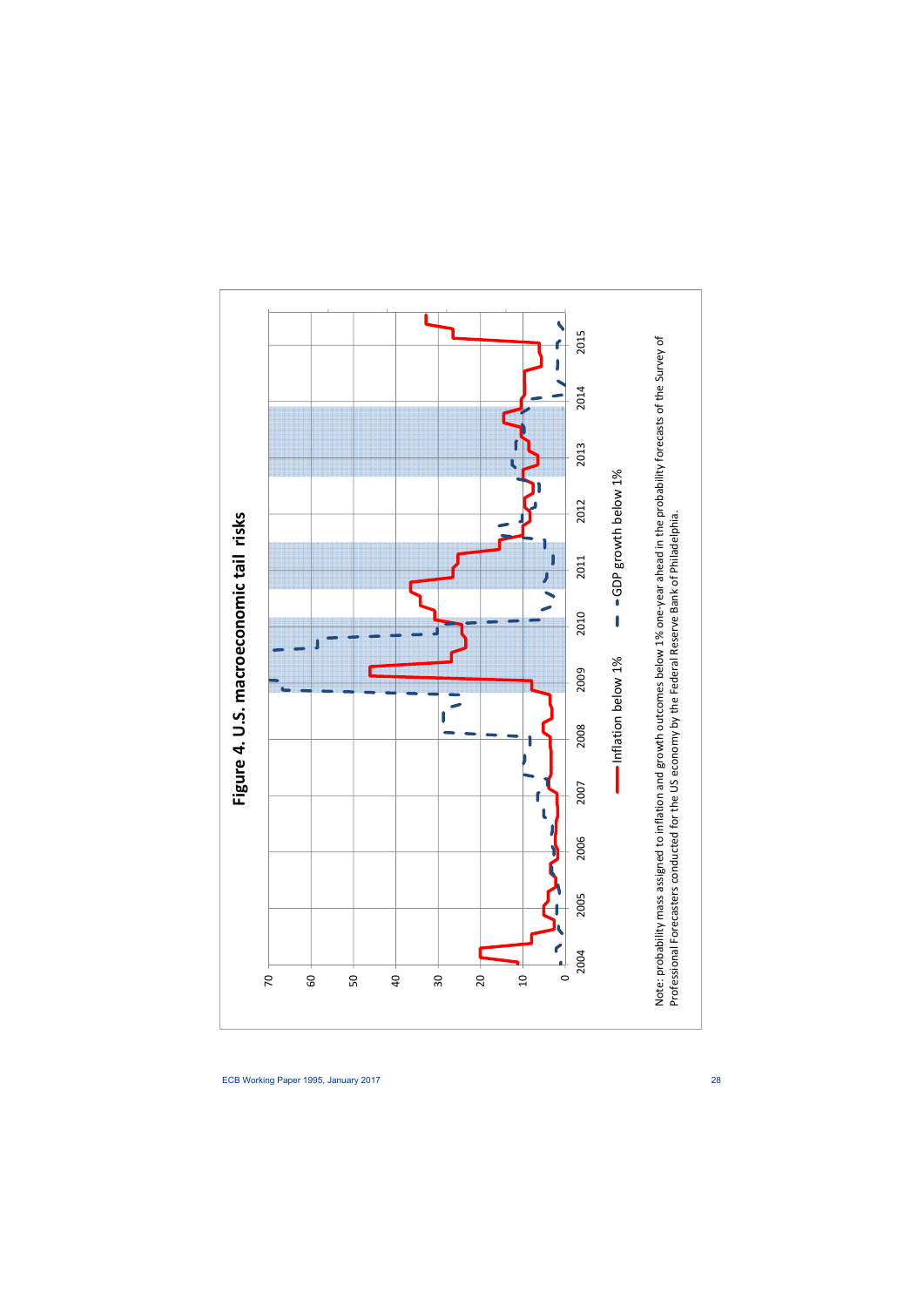

to responses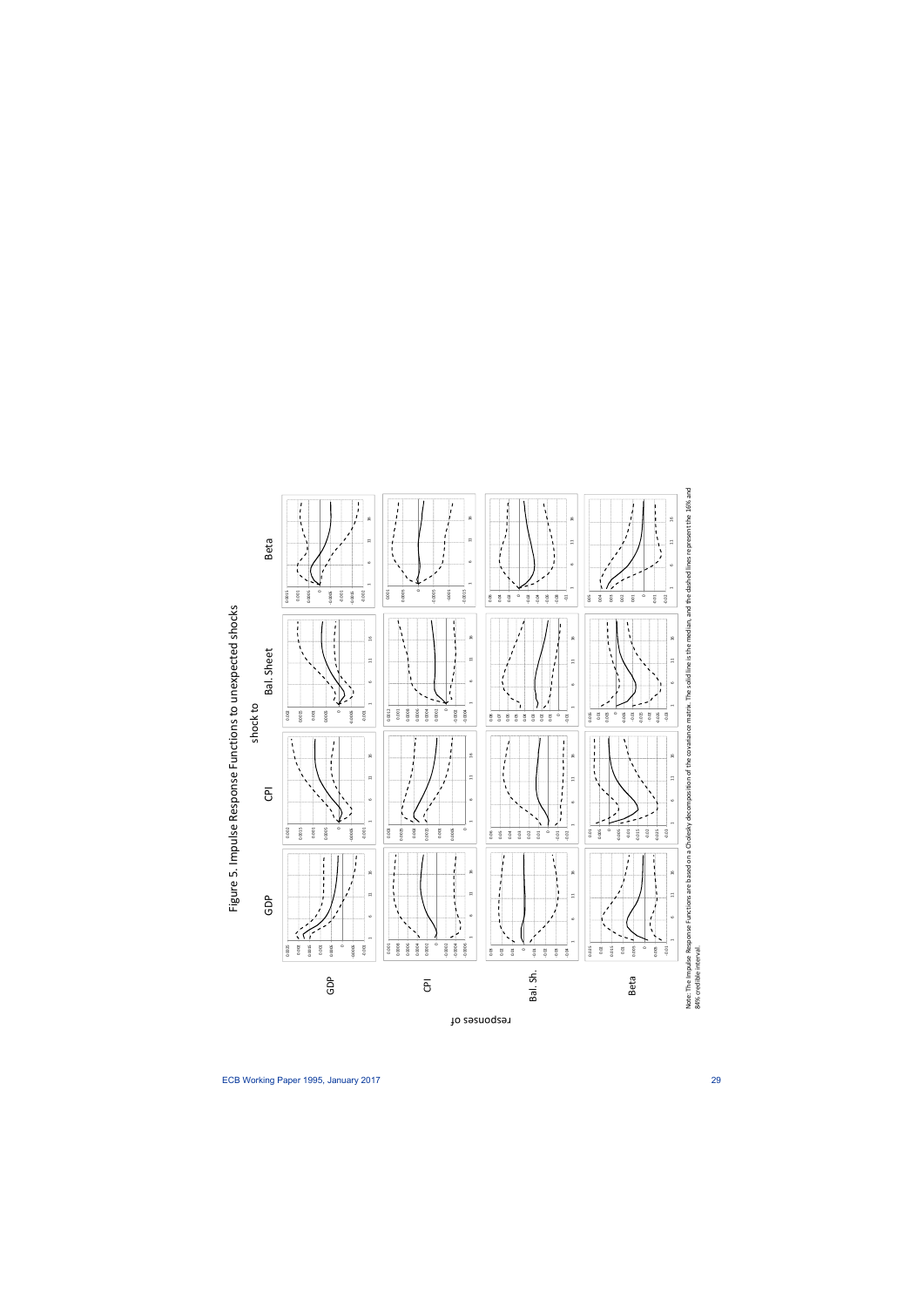



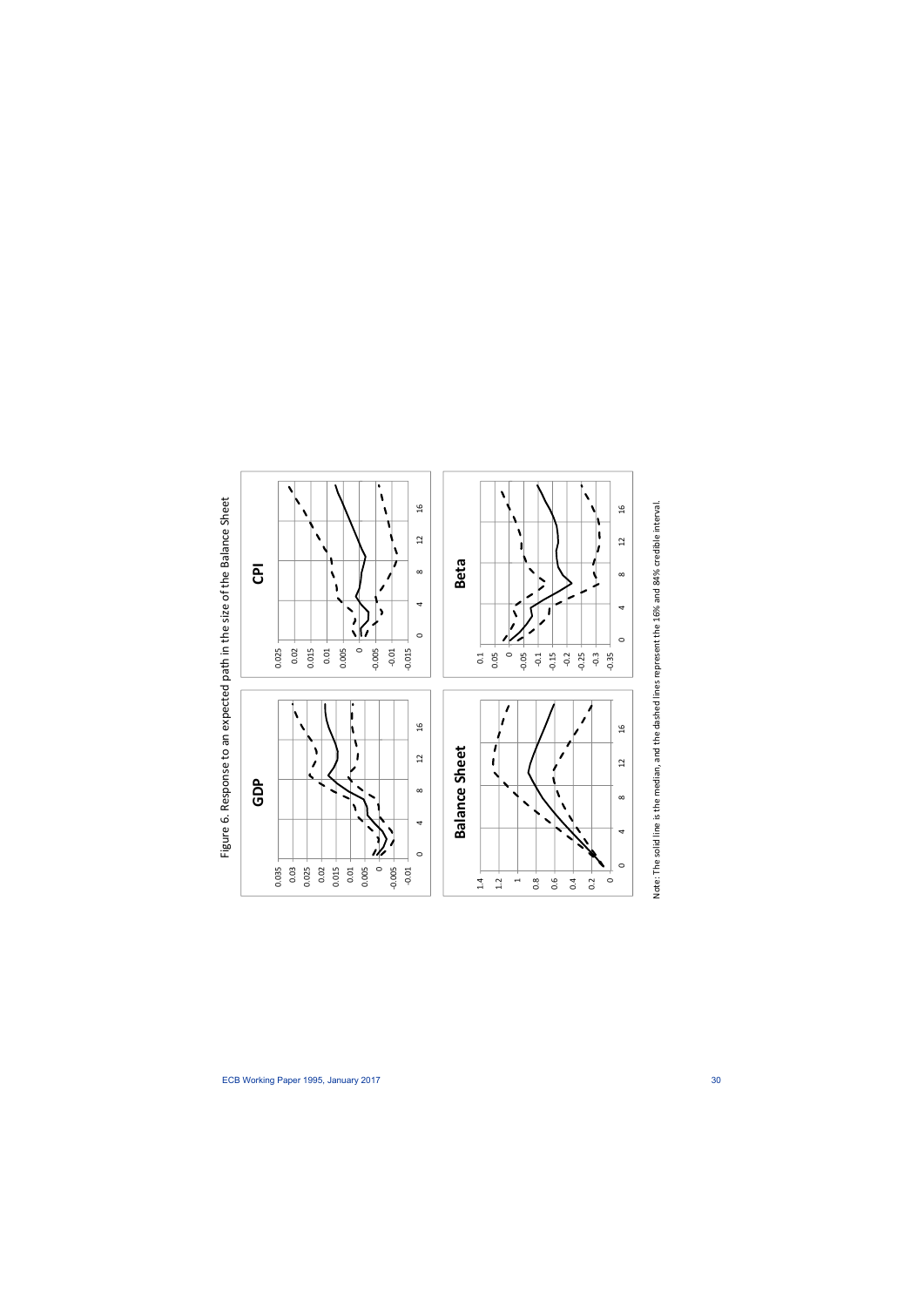

Figure 7. Counterfactual exercise

Note: The black line is the true observed value of the anchoring measure, the log GDP and the log price level. The dashed and dotted red lines are the median and the 16% and 84% credible interval of the counterfactual in absence of policy.